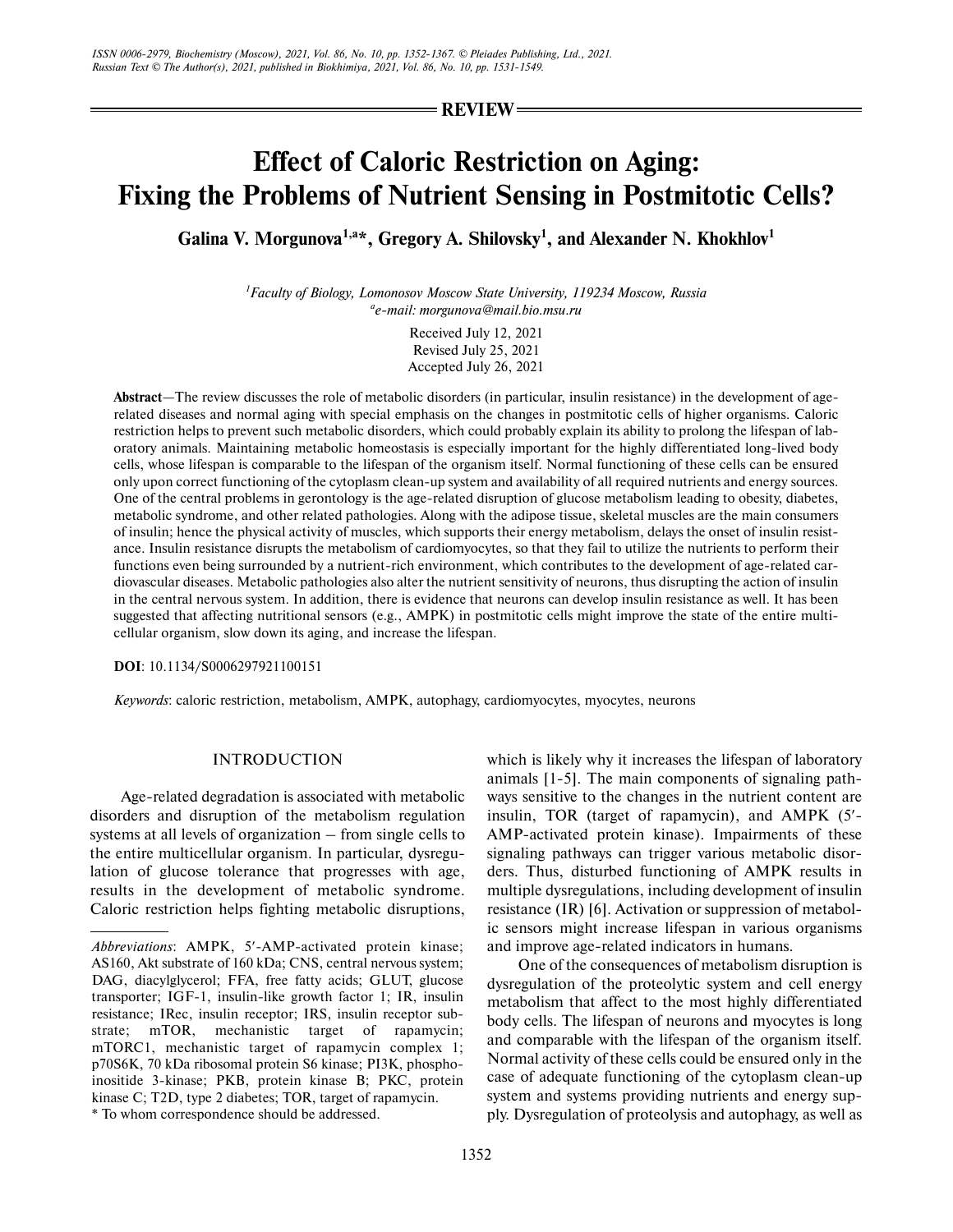disruption of the regulatory function of AMPK eventual ly lead to the degradation and death of postmitotic cells. The cells have their own strategies to fight the develop ment of age-related disorders. For example, type I muscle fibers use 'mild' uncoupling to decrease generation of reactive oxygen species [7]. Although partial uncoupling of respiration and oxidative phosphorylation slows down ATP production, at the same time, it significantly decreases the amount of formed reactive oxygen species. It is likely that the effect of 'mild' uncoupling is very sim ilar to the effect of caloric restriction, because in both cases, the amount of ATP is decreased [8]. In the case of caloric restriction, the reason for the decreased ATP amount is the deficit of calories, while in the case of 'mild' uncoupling, the reduced content of ATP is due to the fact that a fractions of protons passes through the mitochondrial membrane without being used by the ATP synthase for ATP synthesis.

The disbalance of the metabolism regulatory system is likely a side effect of the organism development and occurs naturally. The development of musculoskeletal and nervous systems in humans ends by the age of 21-23. Following a certain period of optimal functioning, the number of muscle fibers and neurons decreases, almost unnoticeably at first; however, later this process gradually accelerates. Reduction of calorie intake or physical exer cise, which burns the "extra" calories, could normalize the functioning of the nervous and cardiovascular systems that deteriorate with age.

All mentioned signaling pathways are highly con served and, hence, can be investigated in very different organisms. The model of chronological aging in yeast is widely used to study the aging of postmitotic cells and the model of 'stationary phase' aging (age-related degrada tion of cells under conditions of restricted proliferation in the stationary growth phase) of bacterial and mammalian cells is used less often [9-14]. It is known that activation of autophagy and AMPK (SNF1, *s*ucrose-*n*on*f*erment ing, in yeast) or inhibition of TOR also extend the lifespan of cells in culture, which confirms the relevance of such models [15-17].

Despite a large number of studies on caloric restric tion, many issues are still widely debated. Could mimetics fully replace caloric restriction in the fight against aging? What are the consequences of excessive activation of sig naling pathways extending the lifespan? How to increase the lifespan of actively functioning highly differentiated cells that require high energy supply? So far, there are no conclusive answers to these and many other questions. In this review we attempted to answer at least some of them.

# METABOLIC DISRUPTIONS

The cells possess a complex metabolic network that ensures the supply of energy and building materials from

BIOCHEMISTRY (Moscow) Vol. 86 No. 10 2021

the sources in the environment or blood. The main sources are glucose, glutamine, and fatty acids. There is also a wide spectrum of metabolic sensors, including such unobvious ones as sensors of extracellular nucleotides and RNA-based sensors [18].

Glucose metabolism and processes associated with glucose sensitivity disorders (IR, obesity, diabetes, and metabolic syndrome) have been extensively analyzed in numerous gerontological studies. It is difficult to overes timate the role of glucose in the metabolism of cells and entire organism. Glucose is not only an essential energy source, but also an important activator of cell prolifera tion. In humans, formation of metabolic pathways regu lating energy supply and maturation of the corresponding nerve structures occur at the late stages of fetal develop ment [19]. These processes are necessary for the transi tion from fetus nutrition through the placenta to the endogenous production of glucose. That is why prema ture babies have energy deficit, which results in the decreased levels of insulin-like growth factor 1 (IGF-1) and disruption of glucose metabolism [20]. Low IGF-1 content is one of the main reasons for the underdevelop ment of many organs and systems, in particular, central nervous system (CNS). Moreover, starvation of the moth er or disruption of the nutrient transport through the pla centa at the prenatal stage could affect further life and even determine the lifespan of the baby [21-26]. Excessive caloric intake by the mother also results in the disruption of glucose metabolism and affects the development of the fetal CNS and some structures [27]. If mother has gesta tional diabetes and IR, maternal insulin does not cross the placenta, while glucose is transported to the fetus. As a result, the fetus experiences hyperglycemia and responds to the elevated glucose levels by the increased insulin release [28]. Therefore, glucose is one of the important metabolic factors determining the develop ment of an organism.

Insulin is secreted by the pancreatic  $β$ -cells in response to the glucose entry to the blood. Insulin stimu lates the uptake of glucose, amino acids, and other com pounds by the cells, activates the synthesis of glycogen and fatty acids, promotes glycolysis, and suppresses glu coneogenesis, lipolysis, and proteolysis. Hence, all the effects mediated by glucose are associated with the activa tion of anabolism and inhibition of catabolism. The research models commonly studied in gerontology, such as *Drosophila*, nematodes, and yeast, lack insulin; howev er, they possess IGF-1. The insulin/IGF-1 signaling pathways, which are responsible for the organism growth and development, are evolutionary conserved. In humans, insulin also affects to some degree the mitogenic processes; however, in this review, we will focus primarily on its metabolic effects and will not discuss in detail IGF- 1 and insulin/IGF-1 pathway.

AMPK and TOR play an important role in the metabolism regulation in organisms, including those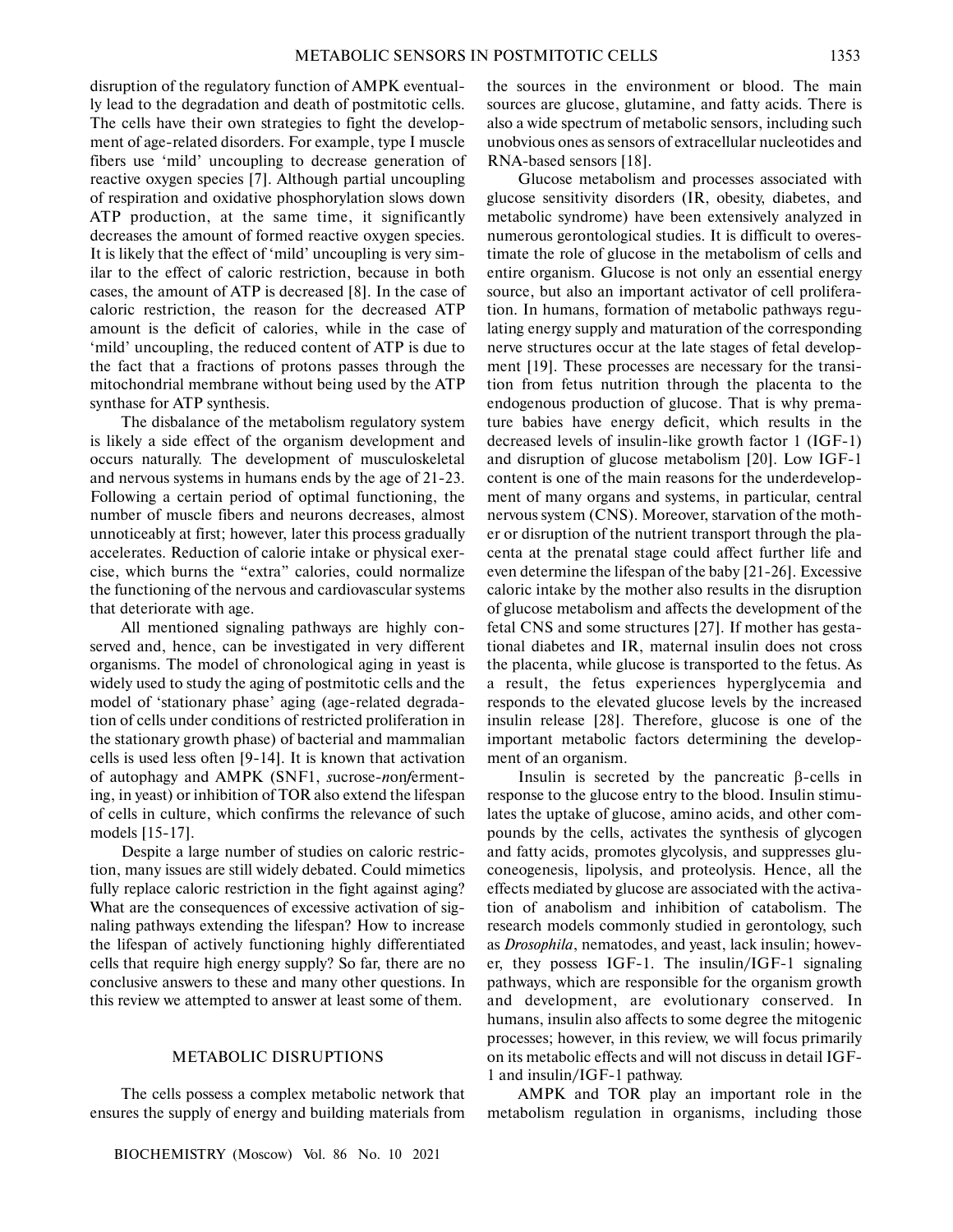lacking insulin. AMPK is activated by the increase in the AMP/ATP ratio (hence, the name AMP-activated) and, therefore, acts as a principal sensor of energy deficit [29]. The main purpose of AMPK is to shut down the anabol ic processes and to initiate the catabolic ones. Its regula tory role is manifested in all organs and tissues as the inhi bition of lipogenesis and gluconeogenesis, suppression of synthesis of cholesterol, triglycerides, fatty acids, and proteins, or activation of the uptake of glucose and fatty acids followed by their oxidation. AMPK is a serine/thre onine protein kinase. It is a heterotrimer formed by three subunits. Each of the subunits has several isoforms: two isoforms of the catalytic alpha-subunit ( $\alpha$ 1 and  $\alpha$ 2), two isoforms of the regulatory beta-subunit ( $\beta$ 1 and  $\beta$ 2), and three isoforms of the regulatory gamma-subunit ( $\gamma$ 1,  $\gamma$ 2, and  $\gamma$ 3). The structure and numerous functions of AMPK have been described in detail in a number of reviews [29- 31]. The action of AMPK is mostly opposite to the action of the mTOR (mechanistic target of rapamycin) complex. mTOR is activated upon the energy excess (when glucose is present in large amounts) and initiates anabolic processes. mTOR is a serine/threonine protein kinase that belongs to the family of phosphatidylinositol 3 kinase (PI3K)-related protein kinases and activates a large number of key metabolic targets in the cell. mTOR is found in the composition of two protein complex es – mTORC1 (rapamycin-sensitive complex of mTOR, Raptor, and mLST8) and mTORC2 (complex of mTOR, Rictor, Sin1, and mLst8). Both complexes control cell growth and survival, but only mTORC1 is involved in the regulation of metabolic reactions [32]. mTORC1 is a piv otal component that coordinates cell growth with the availability of nutrients, energy, and growth factors [33]. Signal transduction by mTOR is involved in aging and has been thoroughly studied in the model organisms (*Saccha romyces cerevisiae*, *Caenorhabditis elegans*, *Drosophila melanogaster*, rodents). Rapamycin, an inhibitor of mTOR, was found to extend the lifespan of these organ isms [15, 34-36]. At the same time, excessive activation of the mTORC pathway occurring with age likely causes aging and aggravates the course of oncological diseases and diabetes [37]. The positive effect of caloric restriction has been commonly associated with the activation of AMPK and inhibition of the mTORC1 pathway.

**Insulin resistance.** IR is a reduced response of tissues to the insulin stimulation. It is characterized by disrupted glucose uptake and oxidation, decreased glycogen syn thesis, and, to a lesser degree, suppression of lipid oxida tion [38].

Although IR development takes place simultaneous ly in several organs and tissues, here we focus on its effect in neurons, cardiomyocytes, and skeletal muscle myocytes, i.e., cells with the lifespan close to the lifespan of the organism itself (with exception of particular cases, such as emergence of new nerve cells in the hippocampus and olfactory bulb or death of myocytes in sarcopenia). It should be emphasized that the role of nervous and muscle tissues in glucose metabolism is different.

Insulin is a peptide hormone secreted by  $β$ -cells of the pancreas. It interacts with receptors on the plasma membrane of target cells and regulates complex anabolic responses to the available nutrients [39]. Insulin is syn thesized mostly in response to the increase in the blood glucose concentration; however, its synthesis and release could be also initiated by changes in the content of amino acids, acetylcholine, cholecystokinin, and other com pounds [40]. As an anabolic hormone, insulin facilitates energy accumulation (uptake of glucose, amino acids, and fatty acids) and cell growth and inhibits catabolic processes (glycolysis, lipolysis, proteolysis). Insulin exerts both direct and indirect effects on the target tissues. The indirect effects of insulin are difficult to model, as they are to a large degree interconnected with other effects and depend on numerous factors. They have been investigat ed much less than the cell-autonomous effects of the hor mone, which could be modeled in cell cultures [39].

A simplified scheme of the metabolic effects of insulin is presented in the figure. Insulin receptor (IRec) consists of two extracellular alpha subunits and two intra cellular beta subunits. Due to its tyrosine kinase activity, IRec phosphorylates tyrosine residues in the adapter pro teins from the family of IRec substrates (IRS, insulin receptor substrate) and activates PI3K. Among the six members of the IRS family identified so far, IRS-1 and IRS-2 are responsible for the majority of insulin effects associated with the activation of two major signaling path ways – PI3K–PKB/Akt (PKB/Akt – protein kinase B) and Ras–MAPK (mitogen-activated protein kinase) [28]. IRS-1 is especially important in skeletal muscles, adipose tissue, and cerebral cortex, while IRS-2 functions mostly in the liver and hypothalamus. Activated IRS stimulates signal transduction through the PI3K–PKB/Akt pathway. PKB/Akt regulates phosphorylation of many intracellular proteins, including mTORC1, GSK3β (glycogen synthase kinase-3 beta), and SREBP1c (sterol regulatory element binding protein 1c); it also stimulates the transfer of glu cose transporters to the plasma membrane via phosphory lation of AS160/TBC1D4 (Akt substrate of 160 kDa/TBC1 domain family member 4) [39-42]. IGF- 1 also binds to and activates IRec, while IRec and IGF receptors can initiate similar trophic processes [40].

According to the currently dominating hypothesis, the causes of the typical obesity-associated IR are the defects of insulin signaling rather than the reduced insulin binding to IRec. However, it was demonstrated that both the reduced content of the surface IRec and the disrup tion of insulin signaling contribute to the typical obesity associated IR [39]. The control of glucose level in the blood to a large degree depends on the balance between insulin and other hormones with the opposite activity that bind to the appropriate receptors in the muscles, adipose tissue, and liver.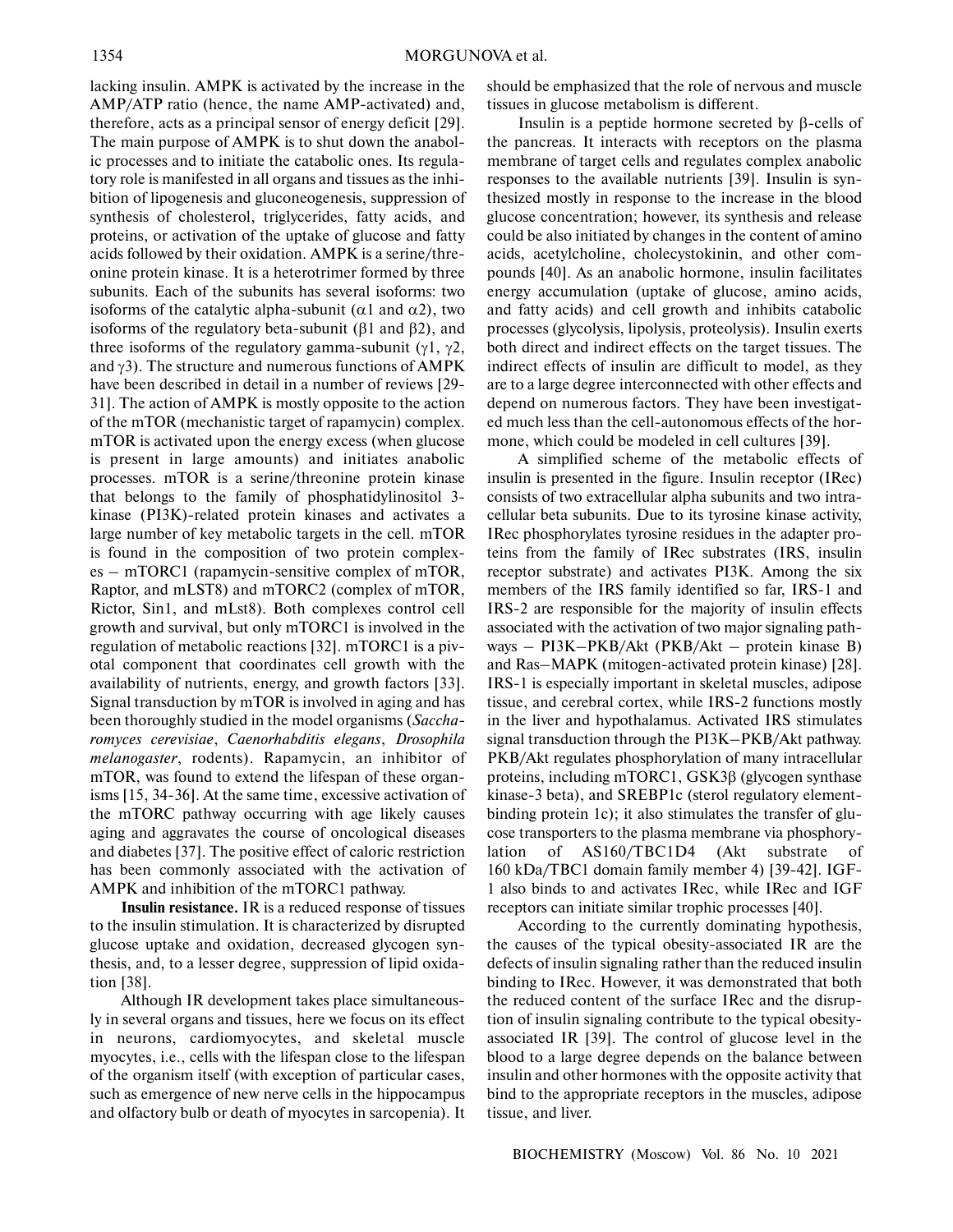

Insulin signaling pathways. The metabolic branch of insulin signaling occurs through the IRS (insulin receptor substrate) activation. Insulin binding to insulin receptor, results in the activation of IRS, which then activates the PI3K–PKB/Akt pathway. Fast effects include activation of glycogen and protein synthesis, while slow effects involve stimulation of lipogenesis. Stimulation of glucose uptake by insulin occurs due to the transfer of the GLUT4-containing storage vesicles to the plasma membrane. Activated AMPK inhibits protein synthesis and activates glucose transport. Blue arrows, activation; red lines, inhibition; gray arrows, transport.

IR causes not only hyperglycemia, but hyperlipi demia as well [40]. Since each of these issues deserves a detailed review, we focused mainly on the disruption of glucose metabolism and IR development (which facili tates the disruption of lipid and protein metabolism) and discussed other metabolic disorders only briefly.

# AGE-RELATED METABOLIC DISRUPTIONS IN SKELETAL MUSCLE MYOCYTES

Along with the adipose tissue, skeletal muscles play a vital role in many metabolic processes, including regula tion of blood glucose level, the rate of metabolism during rest, the maintenance of inner body temperature, etc. [43]. Muscles comprise 40% of body mass [44] and indirectly consume 60-70% of insulin produced by the body [45]. Hence, it is not surprising that the develop ment of many age-related pathologies is strongly associ ated with the muscle tissue. The appearance of glucose in the blood initiates insulin-mediated synthesis of glycogen in the muscles. In both muscle and fat cells, glucose is transported by GLUT4 [45]. The functioning of GLUT4 depends on insulin, since the transporter is activated only when the level of glucose is sufficiently high for the pro duction of reserve metabolites.

**Insulin resistance in skeletal muscle cells.** IR in skele tal muscle is characterized by the reduced stimulation of glucose uptake by insulin due to the impaired insulin sig naling and suppression of the GLUT4 translocation. IR

BIOCHEMISTRY (Moscow) Vol. 86 No. 10 2021

in skeletal myocytes facilitates increase in the postprandi al glucose levels and reduces glucose tolerance, because skeletal muscles are responsible for the uptake of the larg er portion of glucose after a meal [46].

As a hormone that promotes energy storage, insulin first stimulates glycogen synthesis in myocytes and, to a lesser degree, glycolysis [39]. Disruption of the ability of skeletal muscle cell for the insulin-induced uptake of glu cose is the main component of typical IR associated with obesity and type 2 diabetes (T2D). Insulin-activated syn thesis of muscle glycogen in patients with T2D and in lean and healthy insulin-resistant offspring of patients with T2D is reduced by 50% [39]. IR in the skeletal mus cles is associated with the defects in the most proximal levels of insulin signaling involving IRec, IRS-1, PI3K, and PKB/Akt. Distal defects of IR have also been found in muscle cells, but it remains unclear whether these defects emerge independently or are secondary to the proximal defects [39]. It is known that some lipid frag ments, such as diacylglycerol (DAG), ceramides, and acylcarnitines, are also involved in the IR pathogenesis in the liver and skeletal muscles [47, 48].

*Proximal defects.* Both IRS-1 and IRS-2 are expressed in the skeletal muscles. However, the knock down of only *IRS-1* resulted in the disruption of the insulin-stimulated glucose transport in the primary human myotubes [49] and rat L6 myotubes [50]. Both isoforms of the PI3K catalytic subunit and both forms of Akt are also expressed in skeletal muscles. It was found that suppression of the *Akt2* expression in primary human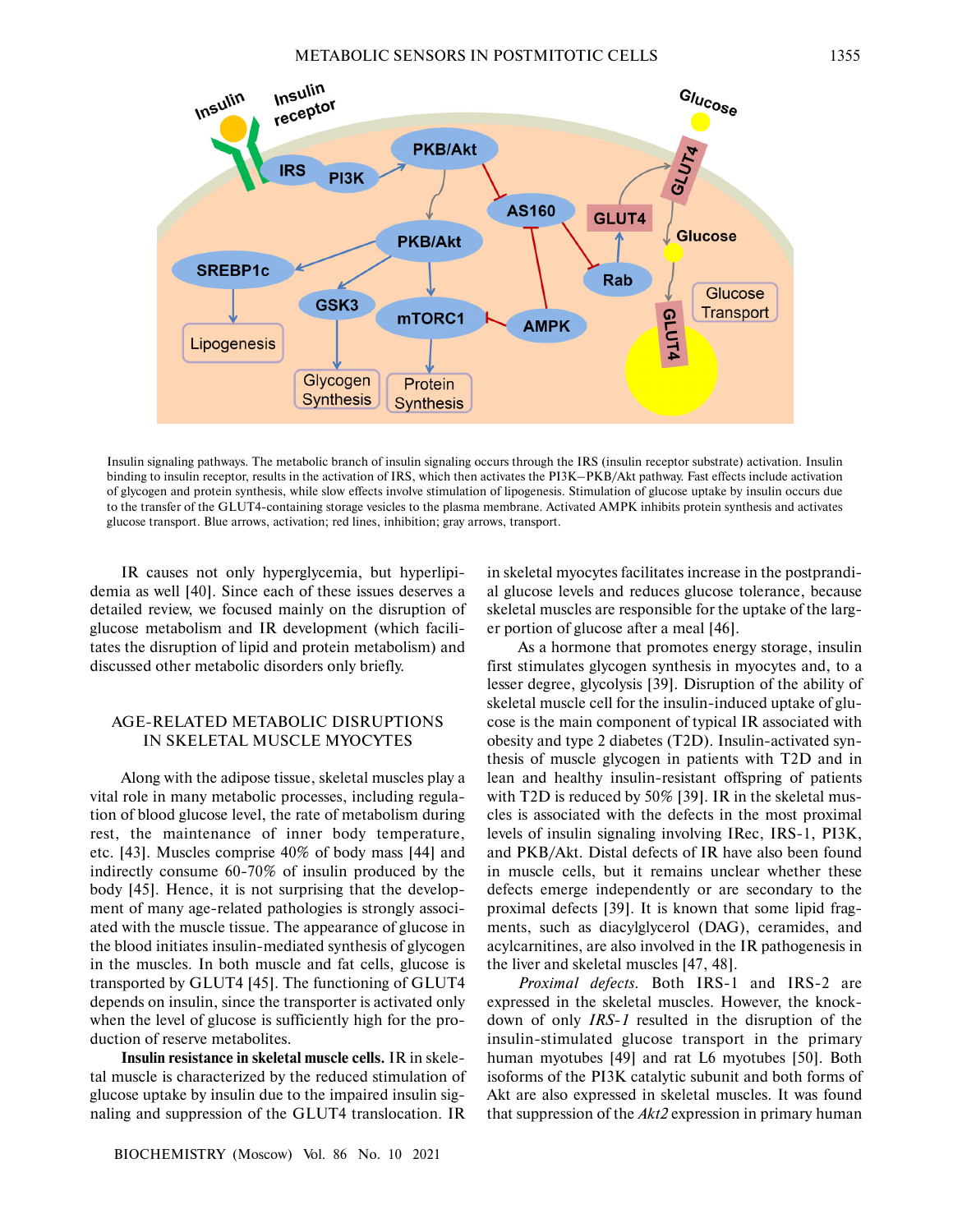myotubes by RNA interference abolished the insulin stimulated glucose uptake and glycogen synthesis, while the knockdown of *Akt1* had no effect on these process es [49]; hence, it can be suggested that Akt2 is more important for the insulin-stimulated glucose metabolism. The significance of Akt2 for the normal insulin action was corroborated by identification of the partial loss-of-func tion mutation in *Akt2* (p.Pro50Thr), which is found only in the Finnish population with very rare exceptions (mutation frequency of 1.1% in the Finish cohort versus 0.02% in the European non-Finnish cohort). This muta tion disrupts the insulin-stimulated glucose uptake in the muscle and adipose tissue, increases production of endogenous glucose, and, therefore, increases the risk of T2D development [51]. The fact that glucose transport is responsible for the decrease in the insulin-stimulated glycogen synthesis in the muscles of patients with diabetes had been demonstrated many times already in 1990s using magnetic resonance spectroscopy with  ${}^{13}C$  and  ${}^{31}P$ isotopes [39]. Therefore, these defects influence on insulin binding to IRec and translocation of GLUT4. It is important to note that IR does not affect signal transduc tion through MAPK in the skeletal muscle of patients with obesity or T2D [52].

It should be also mentioned that liver and muscles absorb free fatty acids (FFAs) circulating in the plasma, which results in the ectopic lipid accumulation that also promotes IR development in the liver and muscles [53].

Circadian rhythms (both central and peripheral) could play an important role in the IR development, since they coordinate glucose metabolism [46]. In particular, peripheral clock in the muscles, adipose tissue, and liver regulates the sensitivity of these tissues to insulin. Considering that this peripheral clock receives no infor mation on direct illumination, it should be sensitive to other synchronizers, such as metabolic signals associated with meals [54, 55]. Molecular clock in muscles is syn chronized by the physical activity [56, 57]. The optimal metabolic health is achieved when various 24-h cycles (including fasting/feeding and sleep/wakefulness behav ioral cycles), the rhythms of the vegetative nervous and hormonal systems and the rhythms of the central and peripheral clocks are synchronized. And *vice versa*, an imbalance between components of these systems, e.g., between behavioral and tissue clocks, could disrupt circadian rhythms and lead to the development of IR and T2D [46]. However, it is still unclear whether it is disrup tion of the central or peripheral clocks (or both) that causes IR at the tissue level.

**Cell proliferation in skeletal muscles and age-related myocyte loss.** In the skeletal muscles, myocytes fuse into a multinucleated skeletal muscle fiber and cannot divide. Only a small population of the skeletal muscle satellite cells can divide in adult humans. Usually, resting satellite cells are activated by the muscle damage, which is fol lowed by the cell division and differentiation into new myonuclei that fuse with the existing fibers [58]. Autophagy plays an important role in the viability of rest ing satellite cells and preparation for their transition out of the resting state [59]. Proliferation of muscle cells is possible only under condition of functional autophagy.

Higher muscle mass (relative to the body mass) is associated with a higher sensitivity to insulin and decreased risk of pre-diabetic state or true T2D [60]. Numerous studies have demonstrated that the onset of T2D in people with predisposition to this disease can be delayed by physical exercise [61-65]. Regular physical exercise could help patients with the already developed diabetes to improve a number of indicators, including sensitivity to insulin [66-68]. Muscular strength is inversely proportional to the all-cause mortality [69], which can be reduced by strength training [70]. Both muscle mass and strength are important protective factors against the development of one of the most severe conse quences of  $IR$  – metabolic syndrome [71-73]. At the same time, muscle atrophy and sarcopenia facilitate IR development. Obesity-independent sarcopenia is associ ated with the disruption of glucose metabolism (it is important that this association is especially strong in per sons below 60 years of age). This suggests that the low muscle mass could be an early predictor of predisposition to diabetes [74]. The peak of the musculoskeletal activity in humans is at the age of 20-30 years; after that, the mus cles start to lose fibers [75], although this does not affect the absolute strength until the age of 60 [43]. Age-related sarcopenia characterized by the decrease in both the size and the number of type I and type II muscle fibers, espe cially due to the atrophy of type II muscle fibers, is typi cal for older people [76, 77]. Not only the number of muscle fibers, but also their quality decrease with age. The longitudinal study of a cohort of participants 70-79 years old showed that the age-related reduction in the muscle strength in this group could be several times high er than the decrease in muscle mass [78].

The development of IR in the muscles is likely asso ciated with the disruption of AMPK functioning. The basal activity of this kinase in the muscles of old rats is lower than in the muscles of young animals [79]. Despite the fact that the AMP/ATP ratio in the elderly individu als is increased, the AMPK sensitivity decreases with aging [80]. AMPK is activated in myocytes during physi cal activity. Low-molecular-weight activators of AMPK promote glucose uptake and fatty acid oxidation both *in vitro* and in animal models [6, 81]. It is important to note that direct pharmacological activation of AMPK in the liver does not reduce the plasma glucose levels, while direct activation of this enzyme in the muscles facilitates glucose utilization. This makes AMPK a promising target for new anti-diabetic drugs [6].

Signal transduction by mTORC1 (but not mTORC2 [82, 83]) is very important for the stimulation of muscle growth. Even a short-term activation results in the devel-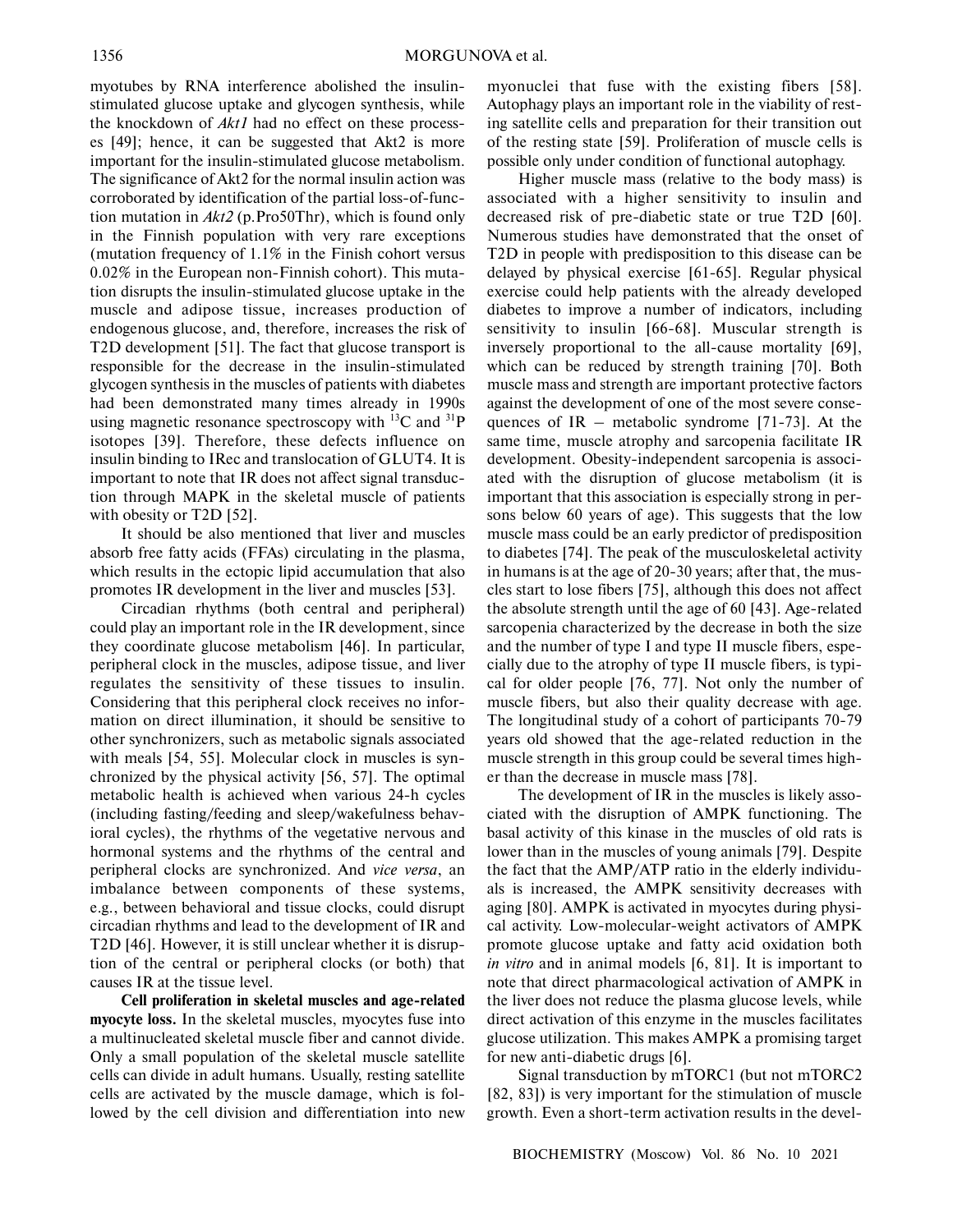opment of muscle hypertrophy [84], while the long-term activation, on the contrary, promotes atrophy due to the autophagy suppression [85]. Hence, alternating periods of high and low activity of mTORC1 (and, likely, AMPK) are required for the optimal functioning of mus cles, as it happens in the normal feeding-fasting cycle [37].

Finally, there is a certain contradiction between the experimental results obtained in model objects and the data of epidemiological and clinical studies. While the lifespan of laboratory animals is often extended by sup pression of signaling pathways activating mitogenic effects (which decreases the risk of cancer development), the quality of life and the lifespan of humans depend on the activity of muscles and their mass, which is incom patible with the suppression of mitogenic effects and caloric intake restriction. This issue has been discussed in detail in the review by McLeod et al. [76]. Rapamycin inhibits anabolic processes in the muscles of young healthy individuals [86, 87] and, therefore, interferes with the maintenance of healthy muscle mass. Hence, the data obtained in animals exposed to the inhibitors of anabolic processes do not allow us to state the high life *quality* of these animals. Moreover, there are reasons to believe that all existing antimitogenic drugs weaken the treated indi viduals. At the same time, the risk of cancer development in humans can be reduced through aerobic and strength exercises [88, 89]. The effects of training could be also studied in animals, as it has been done by Danish scien tists who established that the voluntary high-resistance wheel running helped to sustain the muscle mass in old mice at the level typical for the middle-aged animals. Furthermore, muscle fibers became more "oxidative" in the process [90]. The selected animal models should be appropriate for studying the effect of skeletal muscle development on the lifespan. A good example is the works by Arshavsky, who used various factors to achieve a pro nounced muscle development accompanied by the increase in the longevity and *quality* of life in rabbits and other laboratory animals [91, 92]. Considering the cur rent state of our knowledge on the age-related metabolic disorders, more such studies are needed.

Taking into account that skeletal muscle system is one of the main users of body energy, its activity (which also reduces the number of calories, similarly to the caloric restriction) is a required condition for longer life. Insufficient physical activity results in the accumulation in an organism of excessive nutrients, which are inevitably transformed into fat. To avoid weight gain, one should balance energy consumption and utilization.

Unfortunately, the complexity of casual relationships in the age-related metabolic disorders prevents easy understanding of the mechanisms underlying such disor ders, but in our opinion, investigating the anti-aging effects of physical activity is more promising than the search for the mimetics of caloric restriction.

**Other metabolic disorders in skeletal muscles.** Sarcopenia is characterized by the disruption of proteol ysis and, as a result, by aberrant protein metabolism, impairment of mitochondrial functions, inflammation, neuromuscular degeneration, etc. Beside IR, there are other metabolic disorders that can lead to such conse quences. In particular, in the skeletal muscles of old mice, prostaglandin E2, which is required for the stimulation of muscle stem cells and repair of damaged muscles, is cleaved by 15-hydroxyprostaglandin dehydrogenase. Overexpression of this enzyme in young mice causes loss of muscle mass, while its short-term inhibition in old mice prevents muscle wasting [93].

In addition to glucose metabolism, metabolism of amino acids is also important for skeletal muscles. Since non-essential amino acids do not stimulate protein syn thesis in the muscles [94], the muscle mass is positively affected mostly by the essential amino acids, especially leucine. Leucine is one of the main factors that stimulate mTORC1 signaling involved in the protein translation initiation [94, 95]. Leucine activates the synthesis of mus cle proteins via insulin-dependent and insulin-independ ent pathways [96]. Aging muscles become less sensitive to the anabolic action of amino acids [97]; elderly people develop the so-called anabolic resistance of protein syn thesis in muscles [98]. That is why in order to achieve the positive results of training, older people must not only consume protein-enriched food, but supplement meals with leucine [94, 95, 97].

**Metabolic disorders in cardiomyocytes.** In mammals, the heart has to contract constantly and, hence, requires large amounts of energy [99]. Cardiomyocytes have the highest content of mitochondria (one third of the cell vol ume) among all other cells [100]. The amount of ATP consumed by the human heart every day is 15 to 20 times higher than its own weight [99].

Although heart utilizes less glucose than some other organs, it is still an insulin-sensitive organ [101]. It has been demonstrated using aerobic perfusion of rat hearts that under normal physical load, the heart produces ener gy mainly via oxidation of fatty acids (mostly, FFAs) and to a lesser degree, via glycolysis and oxidation of pyruvate and other substrates [102]. FFAs are the main substrates for the ATP production in the adult human heart (50- 70% of the required amount), although other substrates, such as glucose and lactate (25-30%), amino acids, and ketone bodies, are also utilized [38]. Interestingly, up to 40% of glucose-mediated ATP production in the heart is provided by glycogen [103]. Because FFAs disrupt the insulin-mediated glucose consumption and inhibit gly colysis and pyruvate oxidation, their high levels inhibit insulin signaling [101]. Although GLUT4 is the main glu cose transporter in both cardiomyocytes and skeletal muscle myocytes [104], the former can also transport glu cose via GLUT1, although at a lower basal level [38]. By modulating the activities of PI3K and AMPK, insulin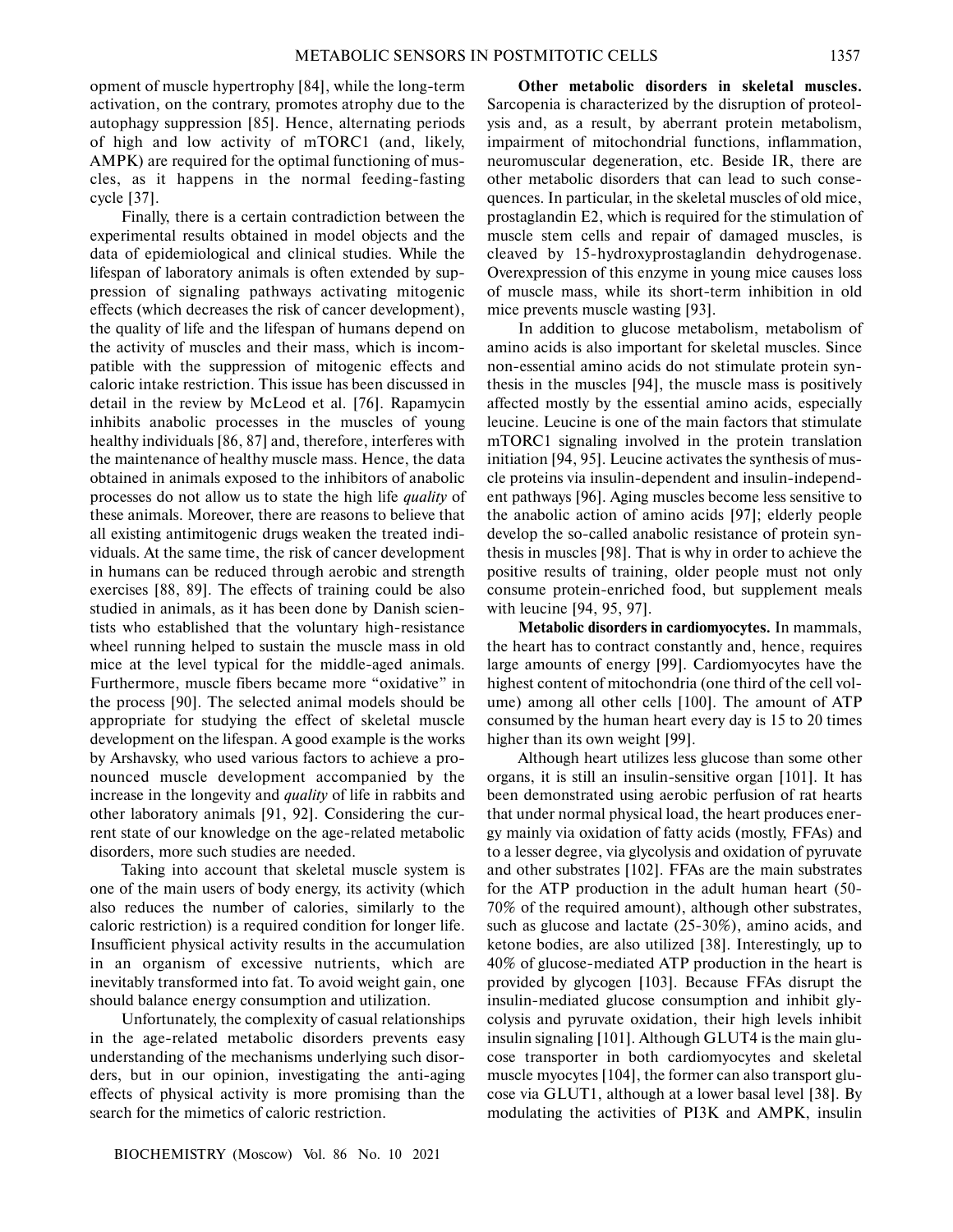stimulates translocation of GLUT4 to the sarcolemma of cardiomyocytes and simultaneously inhibits FFA release from the adipose tissue [101]. Hence, the level of glucose consumption is closely associated with the FFA concen tration in the circulation. An imbalance between lipid oxidation and glucose oxidation results in the develop ment of specific diabetic cardiomyopathy. This explains the fact that diabetic dyslipidemia is often observed sever al years before T2D, i.e., disruption of lipid metabolism is an early event in the development of cardiovascular dis eases in T2D [105]. From this point of view, the most promising approach to the treatment of diabetic car diomyopathy would be restoring of the balance between the oxidation of lipids and glucose [106].

Insulin sensitivity in the heart decreases significantly in both type 1 diabetes and T2D [107]. In the case of IR, the heart is surrounded by the environment enriched with fatty acids and glucose; the availability of the substrates exceeds the requirements for the ATP synthesis [38, 99]. However, myocytes cannot utilize this glucose, which results in the accumulation of the intermediate products of glycolysis followed by the development of glucotoxici ty [38]. Excessive concentration of insulin in the IR facil itates the uptake of FFAs due to the stimulated produc tion of the CD36 protein (cluster differentiating pro tein 36), which facilitates FFA transport [108]. While the ability of the heart to utilize FFAs is reduced, the delivery of FFAs increases, leading to the accumulation of intramyocardial lipids (ceramides, DAG, acylcarnitines) [109]. Large amounts of lipids accumulat ed in the heart [110] cause the development of lipotoxic cardiomyopathy, disruption of mitochondrial functions, abnormal cell contractile activity, and heart hypertro phy [111-113].

Cardiovascular disorders associated with diabetes are caused by the elevated activity of protein kinase C (PKC) [107]. More accurately, it is a family of PKC isoenzymes differing in their functions, activation mechanisms, and tissue distribution. These enzymes mediate and inhibit the action of insulin in the liver, mus cles, and adipose tissue [107, 114]. Insulin signaling is suppressed by the DAG-sensitive PKC isoforms. It is like ly that this biochemical mechanism can explain the asso ciation between IR and disruption of lipid metabolism in the muscles [107, 114].

FFAs can inhibit insulin signaling through ceramide at the level of PKB [115]. Interestingly, the defects of the muscle IRec, IRS, PI3K, PKB, or atypical PKC enzymes are unlikely to result in the hereditary form of muscle IR, because defects in these proteins vary rarely lead to the diabetes development. A more likely reason is the impair ment of the insulin-stimulated GLUT4 transloca tion [101].

AMPK increases the sensitivity of insulin secretion to the glucose consumption in the heart and regulates var ious components of insulin signaling [116-118]. Similarly

to insulin, AMPK stimulates glucose uptake and glycoly sis in the heart through the regulation of GLUT4 translo cation [116], but at the same time, it counteracts the stimulating effect of insulin on protein synthesis by inhibiting mTOR and PKB/Akt-mediated activation of ribosomal p70S6K kinase and phosphorylation of eukary otic elongation factor 2 [41, 119]. Insulin, in its turn, downregulates the AMPK-dependent signal transduc tion. Activated PKB/Akt phosphorylates AMPK, thus suppressing AMPK activation induced by ischemia [120].

Following activation by insulin, mTOR–p70S6K phosphorylates IRS-1 at serine residues, which results in the IRS-1 inhibition and impairment of insulin signaling. AMPK modulates the action of insulin by inhibiting this negative feedback loop [121]. However, in this case, it is important to distinguish between the mitogenic and metabolic effects. Thus, inhibition of the mTOR–p70S6K-mediated negative feedback loop in car diomyocytes is insufficient to increase the sensitivity to insulin. It is likely that other yet unknown mechanisms exist in the heart that increase its sensitivity to insulin and stimulate glucose uptake upon the action of AMPK [122]. Furthermore, AMPK can stimulate glucose uptake directly through phosphorylation and inactivation of AS160 [123] at the intersection of the insulin- and AMPK-mediated signaling pathways (figure).

IR is a risk factor for the development of cardiovas cular diseases; however, IR can be also provoked by the heart failure (due the loss of skeletal muscles, sedentary lifestyle, hyperactivity of sympathetic nervous system, and deterioration of endothelial function). This initiates a vicious circle, in which heart failure and IR aggravate each other [38]. It should be also noted that in addition to aforementioned, heart dysfunction in obesity and dia betes is associated with the elevated oxygen consumption by the myocardium, decrease in the heart functional effi ciency, and promotion of oxidative stress [99].

Heart has a very flexible metabolic system that easily adapts to the utilization of substrates abundant in the blood. Lactate production by skeletal muscles increases during physical exercise, and in this case, the heart switches to lactate utilization for the energy produc tion [124]. Long-term fasting or ketogenic diet increases the level of ketone bodies, which promotes their utiliza tion as an energy source by the heart [99]. Ketone bodies are also used by the heart as a source of aerobic ATP pro duction in cardiovascular diseases [125]. It is acknowl edged that ketone bodies cannot provide the heart with sufficient energy; however, cyclic ketogenic diet helped mice to maintain 'young' heart phenotype [126]. Ketogenic diet (with low carbohydrate content and high fat and protein content) increases the lifespan of mice [127]. Short- and medium-term low-calorie diet helps to achieve weight loss and decreases the risk of car diovascular and neurodegenerative diseases in humans. However, the long-term consequences of such diet are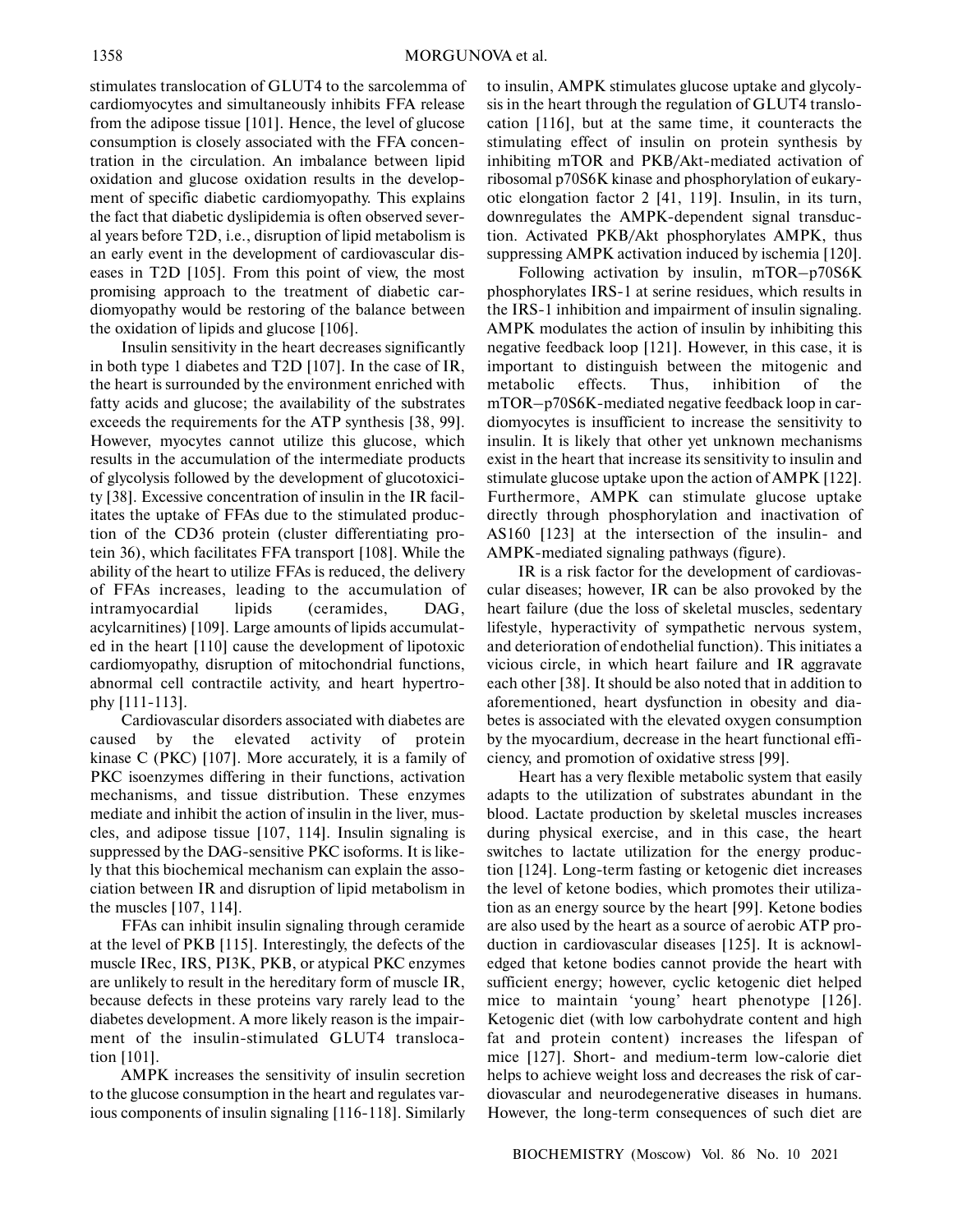still unknown, and only few data on this topic are avail able [128]. The effects of ketogenic diet could be mediat ed through the suppression of insulin signaling and inhi bition of the mTOR pathway [129].

# METABOLIC DISRUPTIONS IN NEURONS

**Age-related IR-associated pathologies in neurons.** Insulin causes multiple metabolic, synaptic, neuronal, and behavioral effects in the brain. These effects influ ence eating behavior (IR in the brain likely facilitates weight gain [130]), peripheral metabolism, and even cog nitive abilities [28, 131]. Aging, obesity, T2D, and dementia disrupt the action of insulin in the CNS. T2D significantly increases the risk of the late-onset neurode generative diseases, especially Alzheimer's disease [40]. Moreover, there are reasons to believe that neurons (sim ilar to myocytes and adipocytes) can develop the hyperin sulinemia-induced IR [42, 132]. Hence, IR in the CNS could be a pathological indicator and, to a certain degree, a cause of metabolic and cognitive disfunctions.

The modulating effect of food ingestion on the activ ity of different brain regions caused by the nutrient sig naling generally decreases with age [133]. Brain networks responsible for appetite, hedonism, mood, and memory affect eating behavior and correlate external cues with the internal physiological needs. Introduction of insulin in the brain ventricular system suppresses food consumption and promotes body weight loss. It is likely that multiple behavioral and metabolic effects of insulin in the brain are associated with its action on the reward system, home ostasis, and cognitive control [28].

Neurons are sensitive to insulin, although the level of the IRec expression in the brain (as in the pancreas) is much lower than in the typical insulin-sensitive tissues; moreover, the effects of insulin in these organs are usual ly non-metabolic [131]. In particular, insulin exhibits the neurotrophic effects in peripheral neurons [134]. IRecs are expressed in all types of brain cells, but not uniform ly. The highest density of IRecs is in the olfactory bulb, hypothalamus, hippocampus, brain cortex (the upper lay ers of the cortex are especially sensitive to insulin), stria tum, cerebellum, and intermediate lobe of the pituitary gland [135-137]. In neurons, IRecs and IRSs are expressed both in the cell body and in axons [42]. Both the presynaptic and postsynaptic membranes are charac terized by the IRec content [40] (with the highest con centration in the postsynaptic membrane [138]). The number of IRecs in the brain decreases with age [139].

The main glucose transporter in neurons is the insulin-independent GLUT3, while the dominating transporter in the glia and vessels of the blood-brain bar rier is GLUT1. Both proteins exhibit high affinity to glu cose, which allows them to supply brain with glucose even when its blood level is low [45]. In hypoglycemia, glial

cells absorb glucose via GLUT1, convert it to lactate, and transport lactate to neurons as an alternative energy source (lactate shuttle) [140, 141]. It is believed that this mechanism is initiated when the brain requires large amounts of energy; however, contribution of this pathway to supplying the brain with the nutrients is not yet fully evaluated [40]. Insulin-dependent GLUT4 is also expressed in the brain. It is assumed that GLUT4 is syn thesized in the brain regions responsible for cognitive abilities (forebrain, hippocampus, amygdala, cerebral cortex, and cerebellum [142]), because these regions require high glucose uptake due to the high metabolic activity during learning [40].

Insulin circulating in the blood binds to the receptors on the endothelial cells of the blood-brain barrier and then is transported to the brain interstitial fluid [143]. The intensity of insulin transport through the blood-brain bar rier decreases in the IR; it is also affected by diabetes, obesity, inflammation, glycemia, and the level of triglyc erides circulating in the blood [40]. Insulin binds to numerous receptors in different brain regions, including olfactory bulb, cerebral cortex, hippocampus, hypothala mus, amygdala, and others [28]. Insulin binding to the receptor induces the tyrosine kinase activity of the latter (as in the peripheral tissues), resulting in the receptor autophosphorylation and phosphorylation of tyrosine residues in IRS. IRS-1 and IRS-2 activate both metabol ic and mitogenic signaling pathways. Both proteins are expressed in neurons and astrocytes [40]. The neurons can develop IR as a result of hyperinsulinemia and dis ruption of the PKB/Akt-pathway [132]. Reduction of the PKB/Akt signaling is a common sign of neuronal dys function. It was suggested that IR accelerates neuronal dysfunction by suppressing the response of neurons to the neurotrophic action of insulin and by increasing the sen sitivity of neurons to various damaging stimuli [42].

The role of IR in neurons is studied insufficiently, and many questions still remain unanswered. It is very difficult to distinguish between IR in the neurons and the glia [42]. Moreover, glia can significantly affect the IR in neurons.

**Other age-related metabolic disorders in neurons.** While muscle development depends mostly on mTORC1, brain development requires both mTORC1 and mTORC2 [37]. mTOR participates in various processes in the brain (e.g., neuronal control of eating); dysfunction of the mTOR pathway can result in the development of neurodegenerative diseases, autism, and epilepsy [144].

AMPK is one of the most important metabolic sen sors in the CNS. It is activated in the brain in the case of energy deficit caused by hypoxia, starvation, and ischemic stroke. AMPK not only participates in the regu lation of energy balance in individual cells (autonomic regulation), but also affect eating behavior via hypothala mus (systemic regulation), since AMPK can be activated by both physiological stimuli and hormonal signals.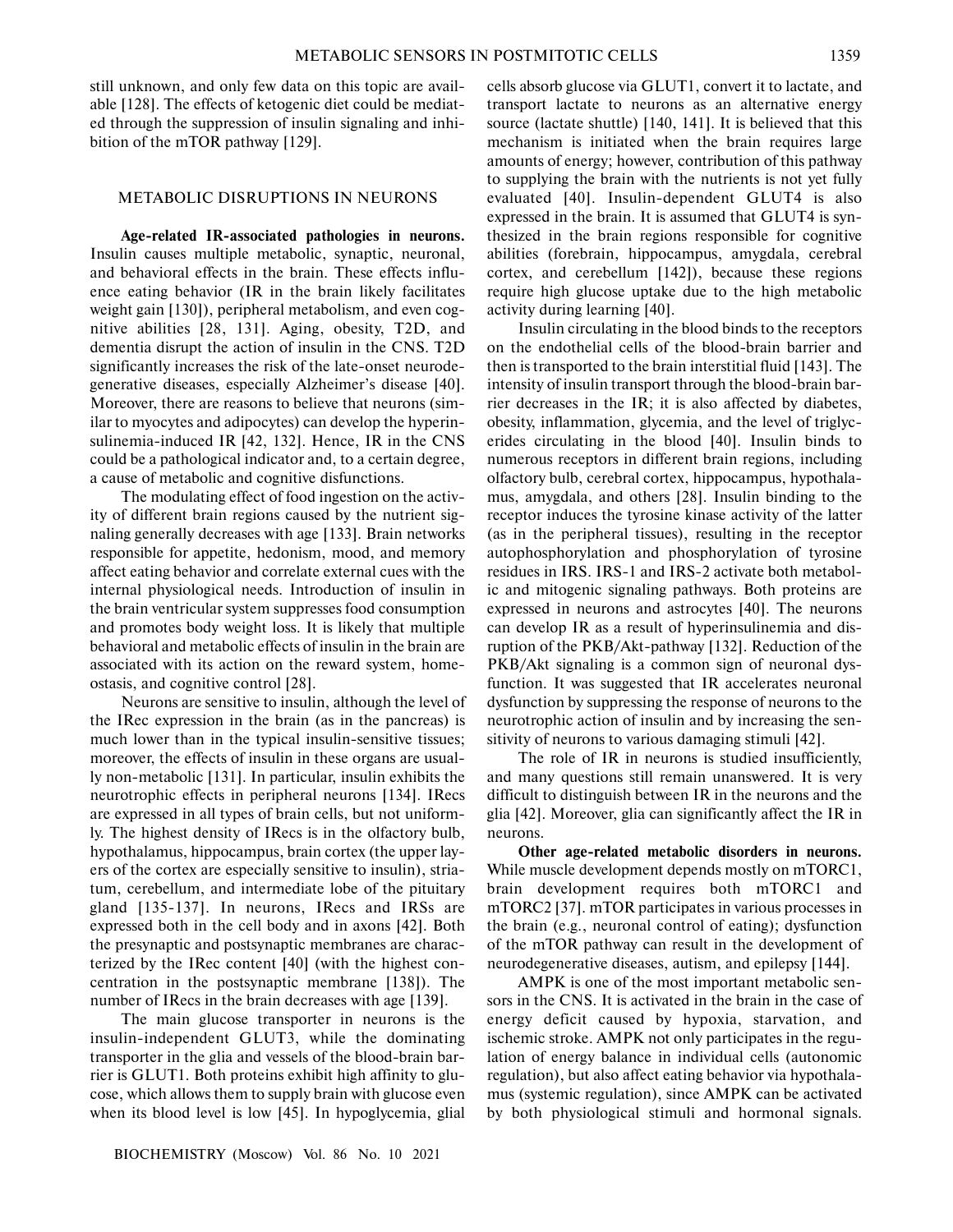Systemic regulation also exists in invertebrates. For example, tissue-specific neuronal activation of AMPK in *Drosophila* not only induces autophagy in the brain, but also improves homeostasis in the intestinal tissue [5]. AMPK protects brain cells in the case of energy deficit; however, its excessive activation could have negative con sequences [31, 145]. Dysregulation of AMPK is associat ed with such brain disorders as Alzheimer's disease, Parkinson's disease, Huntington's disease, lateral amy otrophic sclerosis, and stroke [146]. One of the metabol ic effects of AMPK in the brain could be facilitation of the GLUT4 and GLUT1 expression [117, 147], which increases the rate of glucose utilization and upregulates ATP production.

The metabolism of amino acids is also important for nerve cells. For example, essential amino acid tryptophan is the only serotonin precursor. Metabolism of this amino acid could be of importance in elderly people, despite the fact that less than 1% of dietary tryptophan is used for the protein synthesis [148]. Utilization of this amino acid is an example of close association between the muscular and nervous systems. Moderate physical exercise stimulates tryptophan metabolism, because muscles actively use branched-chain amino acids, making tryptophan more available for the brain [75]. Regular endurance exercises could be recommended even to the patients with depres sive disorders, as they upregulate expression of kynure nine aminotransferase in the skeletal muscles, thus shift ing kynurenine metabolism to the production of kynurenic acid unable to pass through the blood-brain barrier, which prevents disruption of the neural plasticity. Energy deficit results in low tryptophan levels, which, in turn, leads to the disruption of serotonin metabo lism [149]. The content of tryptophan cannot be increased through consumption of the high-protein diet only, because the availability of this amino acid to the brain cells is paradoxically low due to the competition with other large uncharged amino acids for the transport across the blood-brain barrier [148]. Thus, high protein consumption in the absence of exercise limits the avail ability of tryptophan, which could affect serotonin syn thesis even more and disrupt cognitive abilities, memory, mood, and sleep, eventually increasing the risk of demen tia [148].

**Neuronal loss with aging.** Similarly to muscle fibers, nerve cells decrease in number with age. Moreover, the loss of muscle fibers is associated with the loss of motor neurons innervating them [43]. Despite the ongoing death of neurons, their disappearance becomes notice able only at the later stages of life, when such functional disruptions become obvious [150]. Both the number of myelinated nerve fibers and their diameter in the ventral roots of human spinal cord decrease with age [151, 152]. Thus, the number of myelinated nerve fibers is reduced by 5% every decade [151]. The number of motor neurons in the lumbosacral segments of the spinal cord in healthy

individuals over 60 years of age could comprise 50% of their number in young and middle-age individuals [153]. The age-related loss of neurons also occurs in some gan glia (e.g., vestibular ganglion [154, 155]) and brain regions (hippocampus [156], brainstem and cerebel lum [155], cerebral cortex [157, 158], amygdala [159], and thalamus [160]). In was established that in rats, pro gressive loss of neurons in all brain structures begins at the age of 3 months (the end of the juvenile period), rather than at the old age [150].

The extent of cell loss is different – from negligent to very significant – in different brain regions. Many researchers believe that the neuronal loss in humans and animals not experiencing neurodegenerative diseases is exaggerated, and the decrease in the volume of particular brain regions occurs due to the decrease in the number of dendrites and cell-cell contacts [161-164]. Some studies have even reported that glial cells are dying in larger num bers than neurons [165]. However, other studies have shown that the number of glial cells could increase with age [166]. Methodological challenges of cell quantifica tion, the complexity of brain structure, the necessity to compare only data of cross-sectional studies, and in the case of humans, rather small datasets make it impossible to evaluate with accuracy the changes in the number of neurons and glial cells in the brain. Nevertheless, even if the number of neurons is reduced only in some brain regions, this still disrupts brain functions and facilitates development of cognitive disorders.

# CELLULAR MODELS FOR THE INVESTIGATION OF AGING OF POSTMITOTIC CELLS

We would also like to discuss the issue of gerontolog ical studies of metabolic processes in cultured cells. There are several cellular models of aging, each one with its pros and cons. In our opinion, modeling cell aging in experi ments with "senescent" cells (Hayflick model [167] and the model of stress-induced premature aging [168]) is extremely useful for investigating the aging of cells capa ble of proliferation and renewal during the entire organ ism's lifetime. According to Campisi [169], such cells transit to the senescent state in order to avoid transforma tion into cancer cells. Highly differentiated neurons and myocytes of an adult organism do not divide and do not transform into cancer cells; hence, modeling their aging requires another approach. It is commonly accepted that aging of these tissues could be investigated in the chrono logical aging model (mostly in yeasts) or the model of 'stationary phase' aging using animal or human cells [9, 14, 170-173], which is an approach that has been used in our laboratory. Chronological aging model involves induction of the cell cycle arrest followed by the evalua tion of the cell survival during the long-term stationary phase. Although this model has many drawbacks, no bet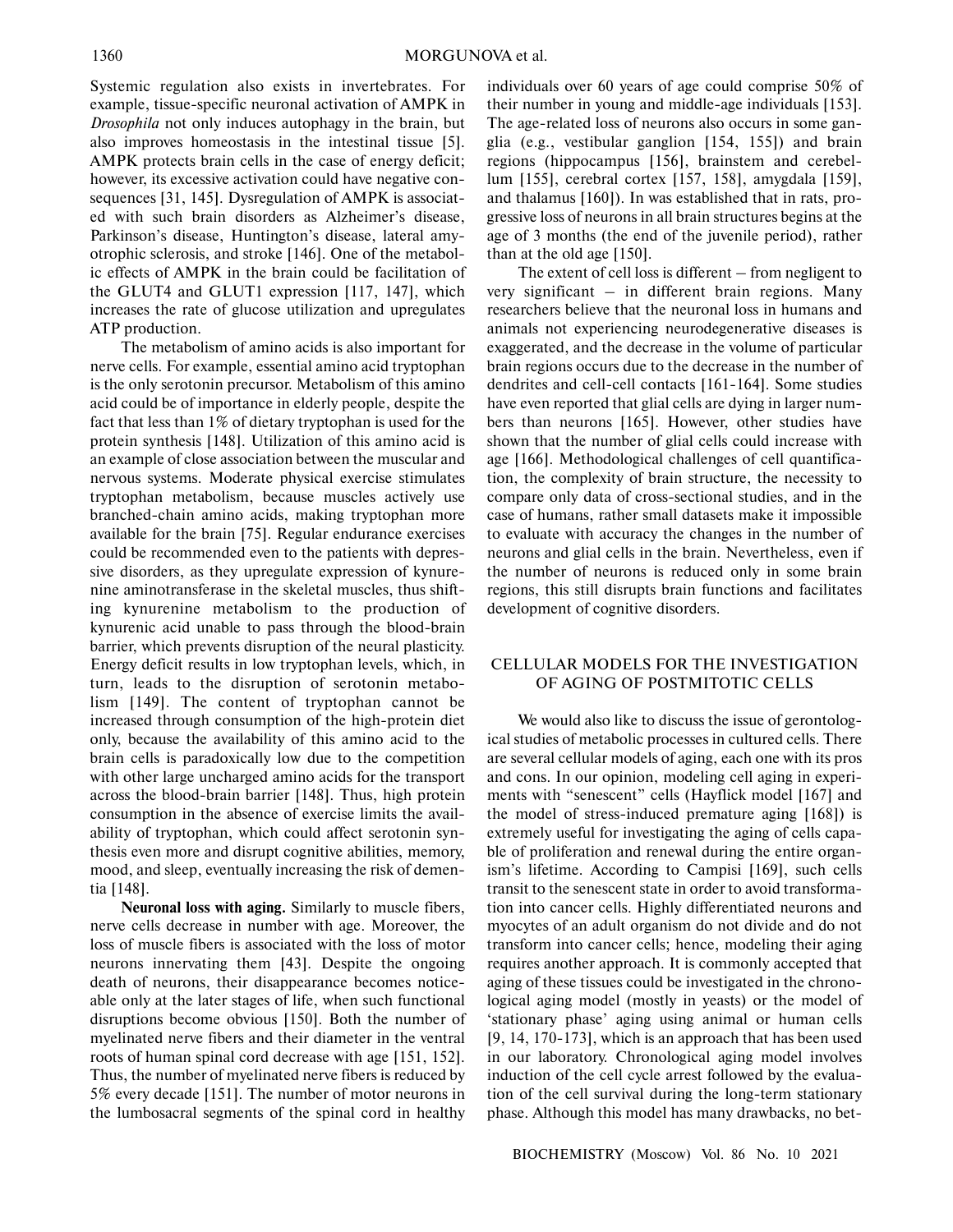ter approach has been suggested so far. Moreover, these cell models provide data [15-17] that are in good agree ment with the data obtained with experimental animals. We believe that the most adequate models should use ani mal and human cells after induced terminal differentia tion, although this approach could be very expensive. Obviously, senescent cells might affect the survival of highly differentiated cells; however, highly differentiated cells age differently, although aging of these two types of cells most probably has some common features. Autophagy plays an important role in highly differentiat ed cells, since it is the only mechanisms providing renew al of components in such cells [77, 174]. At the same time, due to the replacement of "old" cells with accumu lated defects with non-damaged "young" ones (e.g., in the intestinal epithelium), a population of dividing cells could avoid accumulation of defects that appear in the postmitotic differentiated cells with time. For example, this might explain accumulation of lipofuscin in the post mitotic highly differentiated (nerve and muscle) cells [175], but not in proliferating cells (with the excep tion of skin cells). However, as mentioned above, prolifer ation of satellite muscle cells required functional autophagy, which indicates a certain resemblance of the cell degradation processes in the models of replicative and chronological aging.

# **CONCLUSIONS**

All the above-mentioned data, nevertheless, tell us nothing about what comes first – disruptions in metabo lism of postmitotic cells themselves or changes in the cell environment and in vessels that supply the blood to these cells. Neurons and myocytes cold be affected by senes cent cells of surrounding renewed tissues. Problems emerging in the organs consisting of postmitotic cells could be caused by some other factors, e.g., brain blood supply could be disrupted due to atherosclerosis, while perfusion of skeletal muscles could be disturbed due to calcification [176]. It is known that disruption of blood supply to the brain is a risk factor in the Alzheimer's dis ease development [177]. The blood supply to the muscles (in particular, the ability of blood vessels to dilate) wors ens with age. This can occur due to various reasons, such as disruption of the endothelium-dependent vasodilation, increased vessel stiffness, excessive effect of sympathetic nervous system, changes in the metabolic or mitogenic control, decrease in the efficiency of skeletal muscle pump, etc. [178]. It is very difficult to understand what is primary and what is secondary and to establish the causative relationships. It appears that all such disorders are interconnected and could develop in parallel. We believe that the gerontological aspects of IR development and its consequences discussed in this review represent a good illustration of an extremely complex character of

BIOCHEMISTRY (Moscow) Vol. 86 No. 10 2021

relationships between different age-related metabolic dis orders.

**Funding.** This work was supported by the Russian Foundation for Basic Research (project no. 20-14- 50394).

**Ethics declarations.** The authors declare no conflict of interest in the financial or any other sphere. This arti cle does not contain the description of studies with human participants or animals performed by any of the authors.

#### REFERENCES

- 1. McCay, C. M., Crowell, M. F., and Maynard, L. A. (1935) The effect of retarded growth upon the length of life span and upon the ultimate body size, *J. Nutr*., **10**, 63-79, doi: 10.1093/jn/10.1.63.
- 2. Lane, M. A., Ingram, D. K., and Roth, G. S. (1997) Beyond the rodent model: calorie restriction in rhesus monkeys, *Age*, **20**, 45-56, doi: 10.1007/s11357-997-0004-2.
- 3. Martin-Montalvo, A., Mercken, E. M., Mitchell, S. J., Palacios, H. H., Mote, P. L., et al. (2013) Metformin improves healthspan and lifespan in mice, *Nat. Commun*., **4**, 2192, doi: 10.1038/ncomms3192.
- 4. Colman, R. J., Beasley, T. M., Kemnitz, J. W., Johnson, S. C., Weindruch, R., and Anderson, R. M. (2014) Caloric restriction reduces age-related and all-cause mortality in rhesus monkeys, *Nat. Commun*., **5**, 3557, doi: 10.1038/ncomms4557.
- 5. Ulgherait, M., Rana, A., Rera, M., Graniel, J., and Walker, D. W. (2014) AMPK modulates tissue and organismal aging in a non-cell-autonomous manner, *Cell Rep*., **8**, 1767-1780, doi: 10.1016/j.celrep.2014.08.006.
- 6. Cokorinos, E. C., Delmore, J., Reyes, A. R., Albuquerque, B., Kjøbsted, R., et al. (2017) Activation of skeletal muscle AMPK promotes glucose disposal and glu cose lowering in non-human primates and mice, *Cell Metab*., **25**, 1147-1159, doi: 10.1016/j.cmet.2017.04.010.
- 7. Amara, C. E., Shankland, E. G., Jubrias, S. A., Marcinek, D. J., Kushmerick, M. J., and Conley, K. E. (2007) Mild mitochondrial uncoupling impacts cellular aging in human muscles *in vivo*, *Proc. Natl. Acad. Sci. USA*, **104**, 1057-1062, doi: 10.1073/pnas.0610131104.
- 8. Mookerjee, S. A., Divakaruni, A. S., Jastroch, M., and Brand, M. D. (2010) Mitochondrial uncoupling and lifes pan, *Mech. Ageing Dev*., **131**, 463-472, doi: 10.1016/j.mad. 2010.03.010.
- 9. Leontieva, O. V., and Blagosklonny, M. V. (2011) Yeast-like chronological senescence in mammalian cells: phenome non, mechanism and pharmacological suppression, *Aging (Albany N.Y.)*, **3**, 1078-1091, doi: 10.18632/aging.100402.
- 10. Morgunova, G. V., Klebanov, A. A., Marotta, F., and Khokhlov, A. N. (2017) Culture medium pH and stationary phase/chronological aging of different cells, *Moscow Univ. Biol. Sci. Bull*., **72**, 47-51, doi: 10.3103/S0096392517020109.
- 11. Khokhlov, A. N. (2018) Cell kinetic approaches to the search for anti-aging drugs: Thirty years after, *Moscow Univ. Biol. Sci. Bull*., **73**, 185-190, doi: 10.3103/ S0096392518040041.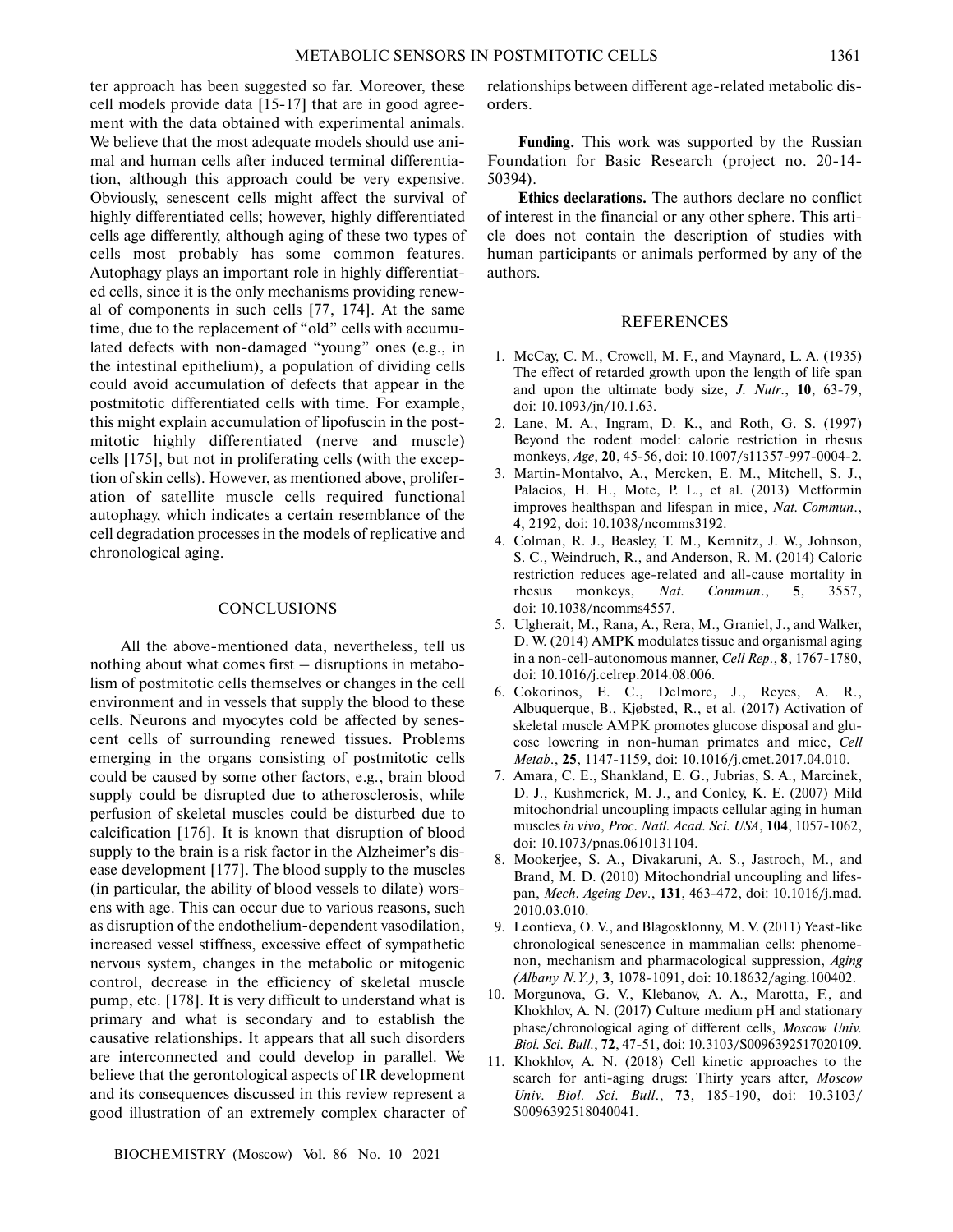- 12. Khokhlov, A. N., Morgunova, G. V., and Klebanov, A. A. (2019) Demographic approaches to the study of aging on cell cultures, *Moscow Univ. Biol. Sci. Bull*., **74**, 262-267, doi: 10.3103/S0096392519040060.
- 13. Sampaio-Marques, B., Burhans, W. C., and Ludovico, P. (2019) In *Yeasts in biotechnology and human health. Progress in molecular and subcellular biology* (Sá-Correia, I., ed.) Vol. 58, Springer, Cham, pp. 217-242.
- 14. Yang, Y., Santos, A. L., Xu, L., Lotton, C., Taddei, F., and Lindner, A. B. (2019) Temporal scaling of aging as an adap tive strategy of *Escherichia coli*, *Sci. Adv*., **5**, eaaw2069, doi: 10.1126/sciadv.aaw2069.
- 15. Powers, R. W., Kaeberlein, M., Caldwell, S. D., Kennedy, B. K., and Fields, S. (2006) Extension of chronological life span in yeast by decreased TOR pathway signaling, *Genes Dev*., **20**, 174-184, doi: 10.1101/gad.1381406.
- 16. Alvers, A. L., Wood, M. S., Hu, D., Kaywell, A. C., Dunn, Jr, W. A., and Aris, J. P. (2009) Autophagy is required for extension of yeast chronological life span by rapamycin, *Autophagy*, **5**, 847-849, doi: 10.4161/auto.8824.
- 17. Wierman, M. B., Maqani, N., Strickler, E., Li, M., and Smith, J. S. (2017) Caloric restriction extends yeast chronological lifespan by optimizing the Snf1 (AMPK) sig naling pathway, *Mol. Cell Biol*., **37**, e00562-16, doi: 10.1128/MCB.00562-16.
- 18. Krejč, A. (2012) Metabolic sensors and their interplay with cell signalling and transcription, *Biochem. Soc. Trans*., **40**, 311-323, doi: 10.1042/BST20110767.
- 19. Sperling, M. A., Ganguli, S., Leslie, N., and Landt, K. (1984) Fetal-perinatal catecholamine secretion: role in perinatal glucose homeostasis, *Am. J. Physiol. Endocrinol. Metab*., **247**, E69-E74, doi: 10.1152/ajpendo.1984.247.1. E69.
- 20. Hellström, A., Ley, D., Hansen-Pupp, I., Hallberg, B., Ramenghi, L. A., et al. (2016) Role of insulinlike growth factor 1 in fetal development and in the early postnatal life of premature infants, *Am. J. Perinatol*., **33**, 1067-1071, doi: 10.1055/s-0036-1586109.
- 21. Jousse, C., Parry, L., Lambert-Langlais, S., Maurin, A. C., Averous, J., et al. (2011) Perinatal undernutrition affects the methylation and expression of the leptin gene in adults: implication for the understanding of metabolic syndrome, *FASEB J*., **25**, 3271-3278, doi: 10.1096/fj.11-181792.
- 22. Li, Y., Jaddoe, V. W., Qi, L., He, Y., Wang, D., et al. (2011) Exposure to the Chinese famine in early life and the risk of metabolic syndrome in adulthood, *Diabetes Care*, **34**, 1014- 1018, doi: 10.2337/dc10-2039.
- 23. Marciniak, A., Patro-Małysza, J., Kimber-Trojnar, Ż., Marciniak, B., Oleszczuk, J., and Leszczyńska Gorzelak, B. (2017) Fetal programming of the metabolic syndrome, *Taiwan. J. Obstet. Gynecol*., **56**, 133-138, doi: 10.1016/j.tjog.2017.01.001.
- 24. Zabuga, O. G., and Vaiserman, A. M. (2017) Malnutrition in early life and risk of type 2 diabetes: theoretical frame work and epidemiological evidence, *Moscow Univ. Biol. Sci. Bull*., **72**, 37-46, doi: 10.3103/S0096392517020067.
- 25. Vaiserman, A. M. (2018) Birth weight predicts aging trajec tory: a hypothesis, *Mech. Ageing Dev*., **173**, 61-70, doi: 10.1016/j.mad.2018.04.003.
- 26. Yan, S., Hou, W., Wu, H., Jiang, W., Li, Y., et al. (2020) Prenatal exposure to the Chinese famine and the risk of metabolic syndrome in adulthood across consecutive gen-

erations, *Eur. J. Clin. Nutr*., **74**, 1229-1236, doi: 10.1038/ s41430-020-0561-3.

- 27. Vogt, M. C., Paeger, L., Hess, S., Steculorum, S. M., Awazawa, M., et al. (2014) Neonatal insulin action impairs hypothalamic neurocircuit formation in response to mater nal high-fat feeding, *Cell*, **156**, 495-509, doi: 10.1016/ j.cell.2014.01.008.
- 28. Kullmann, S., Heni, M., Hallschmid, M., Fritsche, A., Preissl, H., and Häring, H. U. (2016) Brain insulin resist ance at the crossroads of metabolic and cognitive disorders in humans, *Physiol. Rev*., **96**, 1169-1209, doi: 10.1152/ physrev.00032.2015.
- 29. Hardie, D. G., Schaffer, B. E., and Brunet, A. (2016) AMPK: an energy-sensing pathway with multiple inputs and outputs, *Trends Cell Biol*., **26**, 190-201, doi: 10.1016/ j.tcb.2015.10.013.
- 30. Jeon, S. M. (2016) Regulation and function of AMPK in physiology and diseases, *Exp. Mol. Med*., **48**, e245, doi: 10.1038/emm.2016.81.
- 31. Morgunova, G. V., and Klebanov, A. A. (2019) Age-related AMP-activated protein kinase alterations: from cellular energetics to longevity, *Cell Biochem. Funct*., **37**, 169-176, doi: 10.1002/cbf.3384.
- 32. González, A., and Hall, M. N. (2017) Nutrient sensing and TOR signaling in yeast and mammals, *EMBO J*., **36**, 397- 408, doi: 10.15252/embj.201696010.
- 33. Sarbassov, D. D., Ali, S. M., and Sabatini, D. M. (2005) Growing roles for the mTOR pathway, *Curr. Opin. Cell Biol*., **17**, 596-603, doi: 10.1016/j.ceb.2005.09.009.
- 34. Harrison, D. E., Strong, R., Sharp, Z. D., Nelson, J. F., Astle, C. M., et al. (2009) Rapamycin fed late in life extends lifespan in genetically heterogeneous mice, *Nature*, **460**, 392-395, doi: 10.1038/nature08221.
- 35. Bjedov, I., Toivonen, J. M., Kerr, F., Slack, C., Jacobson, J., et al. (2010) Mechanisms of life span exten sion by rapamycin in the fruit fly *Drosophila melanogaster*, *Cell Metab*., **11**, 35-46, doi: 10.1016/j.cmet.2009.11. 010.
- 36. Robida-Stubbs, S., Glover-Cutter, K., Lamming, D. W., Mizunuma, M., Narasimhan, S. D., et al. (2012) TOR sig naling and rapamycin influence longevity by regulating SKN-1/Nrf and DAF-16/FoxO, *Cell Metab*., **15**, 713-724, doi: 10.1016/j.cmet.2012.04.007.
- 37. Saxton, R. A., and Sabatini, D. M. (2017) mTOR signaling in growth, metabolism, and disease, *Cell*, **168**, 960-976, doi: 10.1016/j.cell.2017.02.004.
- 38. Ormazabal, V., Nair, S., Elfeky, O., Aguayo, C., Salomon, C., and Zuñiga, F. A. (2018) Association between insulin resistance and the development of cardiovascular disease, *Cardiovasc. Diabetol*., **17**, 122, doi: 10.1186/ s12933-018-0762-4.
- 39. Petersen, M. C., and Shulman, G. I. (2018) Mechanisms of insulin action and insulin resistance, *Physiol. Rev*., **98**, 2133-2223, doi: 10.1152/physrev.00063.2017.
- 40. Arnold, S. E., Arvanitakis, Z., Macauley-Rambach, S. L., Koenig, A. M., Wang, H. Y., et al. (2018) Brain insulin resistance in type 2 diabetes and Alzheimer disease: con cepts and conundrums, *Nat. Rev. Neurol*., **14**, 168-181, doi: 10.1038/nrneurol.2017.185.
- 41. Bertrand, L., Horman, S., Beauloye, C., and Vanoverschelde, J. L. (2008) Insulin signalling in the heart, *Cardiovasc. Res*., **79**, 238-248, doi: 10.1093/cvr/cvn093.

BIOCHEMISTRY (Moscow) Vol. 86 No. 10 2021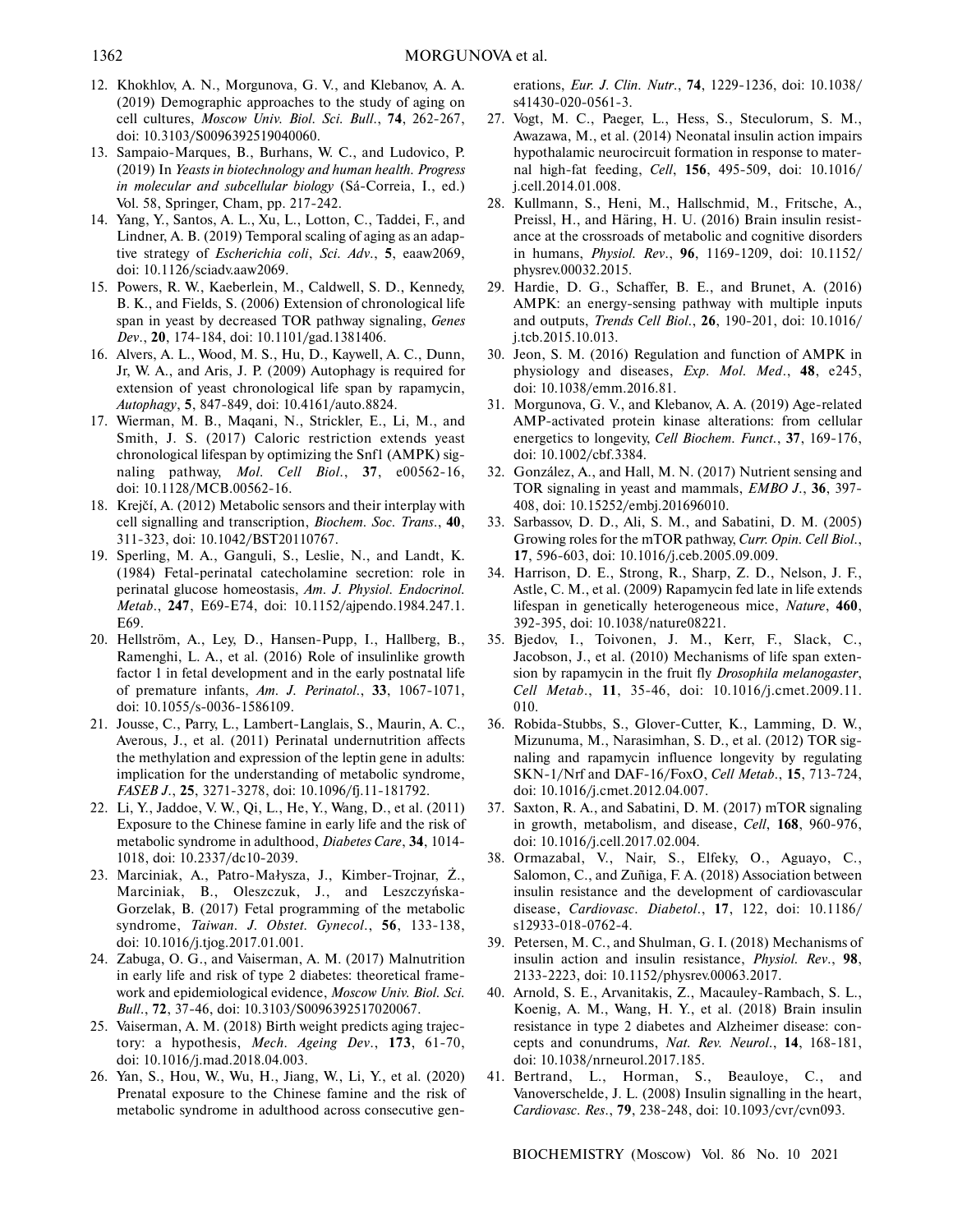- 42. Kim, B., and Feldman, E. L. (2012) Insulin resistance in the nervous system, *Trends Endrocrinol. Metab*., **23**, 133- 141, doi: 10.1016/j.tem.2011.12.004.
- 43. Vandervoort, A. A. (2002) Aging of the human neuromus cular system, *Muscle Nerve*, **25**, 17-25, doi: 10.1002/mus. 1215.
- 44. Frontera, W. R., and Ochala, J. (2015) Skeletal muscle: a brief review of structure and function, *Calcif. Tissue Int*., 96, 183-195, doi: 10.1007/s00223-014-9915-y.
- 45. Wilcox, G. (2005) Insulin and insulin resistance, *Clin. Biochem. Rev*., **26**, 19-39.
- 46. Stenvers, D. J., Scheer, F. A., Schrauwen, P., la Fleur, S. E., and Kalsbeek, A. (2019) Circadian clocks and insulin resistance, *Nat. Rev. Endocrinol*., **15**, 75-89, doi: 10.1152/physrev.00032.2015.
- 47. Chavez, J. A., and Summers, S. A. (2012) A ceramide-cen tric view of insulin resistance, *Cell Metab*., **15**, 585-594, doi: 10.1016/j.cmet.2012.04.002.
- 48. Muoio, D. M., and Neufer, P. D. (2012) Lipid-induced mitochondrial stress and insulin action in muscle, *Cell Metab*., **15**, 595-605, doi: 10.1016/j.cmet.2012.04.010.
- 49. Bouzakri, K., Zachrisson, A., Al-Khalili, L., Zhang, B. B., Koistinen, H. A., et al. (2006) siRNA-based gene silencing reveals specialized roles of IRS-1/Akt2 and IRS-2/Akt1 in glucose and lipid metabolism in human skeletal muscle, *Cell Metab*., **4**, 89-96, doi: 10.1016/j.cmet.2006.04.008.
- 50. Huang, C., Thirone, A. C., Huang, X., and Klip, A. (2005) Differential contribution of insulin receptor substrates 1 versus 2 to insulin signaling and glucose uptake in l6 myotubes, *J. Biol. Chem*., **280**, 19426-19435, doi: 10.1074/ jbc.M412317200.
- 51. Latva-Rasku, A., Honka, M. J., Stančáková, A., Koistinen, H. A., Kuusisto, J., et al. (2018) A partial loss-of-function variant in *AKT2* is associated with reduced insulin-mediat ed glucose uptake in multiple insulin-sensitive tissues: a genotype-based callback positron emission tomography study, *Diabetes*, **67**, 334-342, doi: 10.2337/db17-1142.
- 52. Cusi, K., Maezono, K., Osman, A., Pendergrass, M., Patti, M. E., et al. (2000) Insulin resistance differentially affects the PI 3-kinase-and MAP kinase-mediated signaling in human muscle, *J. Clin. Invest*., **105**, 311-320, doi: 10.1172/ JCI7535.
- 53. Unger, R. H. (2003) Minireview: weapons of lean body mass destruction: the role of ectopic lipids in the metabolic syndrome, *Endocrinology*, **144**, 5159-5165, doi: 10.1210/ en.2003-0870.
- 54. Reppert, S. M., and Weaver, D. R. (2002) Coordination of circadian timing in mammals, *Nature*, **418**, 935-941, doi: 10.1038/nature00965.
- 55. Dibner, C., Schibler, U., and Albrecht, U. (2010) The mammalian circadian timing system: organization and coordination of central and peripheral clocks, *Annu. Rev. Physiol*., **72**, 517-549, doi: 10.1146/annurev-physiol- 021909-135821.
- 56. Yamanaka, Y., Honma, S., and Honma, K. I. (2008) Scheduled exposures to a novel environment with a run ning-wheel differentially accelerate re-entrainment of mice peripheral clocks to new light-dark cycles, *Genes Cells*, **13**, 497-507, doi: 10.1111/j.1365-2443.2008.01183.x.
- 57. Wolff, G., and Esser, K. A. (2012) Scheduled exercise phase shifts the circadian clock in skeletal muscle, *Med. Sci. Sports Exerc*., **44**, 1663-1670, doi: 10.1249/MSS.0b013e318255cf4c.
- 58. Hawke, T. J., and Garry, D. J. (2001) Myogenic satellite cells: physiology to molecular biology, *J. Appl. Physiol*., **91**, 534-551, doi: 10.1152/jappl.2001.91.2.534.
- 59. Campanario, S., Ramírez-Pardo, I., Hong, X., Isern, J., and Muñoz-Cánoves, P. (2021) Assessing autophagy in muscle stem cells, *Front. Cell Dev. Biol*., **8**, 620409, doi: 10.3389/fcell.2020.620409.
- 60. Srikanthan, P., and Karlamangla, A. S. (2011) Relative muscle mass is inversely associated with insulin resistance and prediabetes. Findings from the third National Health and Nutrition Examination Survey, *J. Clin. Endocrinol. Metab*., **96**, 2898-2903, doi: 10.1210/jc.2011-0435.
- 61. Brito, E. C., Lyssenko, V., Renström, F., Berglund, G., Nilsson, P. M., et al. (2009) Previously associated type 2 diabetes variants may interact with physical activity to modify the risk of impaired glucose regulation and type 2 diabetes: a study of 16,003 Swedish adults, *Diabetes*, **58**, 1411-1418, doi: 10.2337/db08-1623.
- 62. Waller, K., Kaprio, J., Lehtovirta, M., Silventoinen, K., Koskenvuo, M., and Kujala, U. M. (2010) Leisure-time physical activity and type 2 diabetes during a 28 year fol low-up in twins, *Diabetologia*, **53**, 2531-2537, doi: 10.1007/s00125-010-1875-9.
- 63. InterAct Consortium (2012) Physical activity reduces the risk of incident type 2 diabetes in general and in abdominally lean and obese men and women: the EPIC-InterAct Study, *Diabetologia*, **55**, 1944-1952, doi: 10.1007/s00125-012-2532-2.
- 64. Kujala, U. M., Mäkinen, V. P., Heinonen, I., Soininen, P., Kangas, A. J., et al. (2013) Long-term leisure-time physical activity and serum metabolome, *Circulation*, **127**, 340-348, doi: 10.1161/CIRCULATIONAHA.112.105551.
- 65. DiMenna, F. J., and Arad, A. D. (2018) Exercise as 'preci sion medicine' for insulin resistance and its progression to type 2 diabetes: a research review, *BMC Sports Sci. Med. Rehabilitation*, **10**, 21, doi: 10.1186/s13102-018-0110-8.
- 66. Zanuso, S., Sacchetti, M., Sundberg, C. J., Orlando, G., Benvenuti, P., and Balducci, S. (2017) Exercise in type 2 diabetes: genetic, metabolic and neuromuscular adapta tions. A review of the evidence, *Br. J. Sports Med*., **51**, 1533-1538, doi: 10.1136/bjsports-2016-096724.
- 67. Jarvie, J. L., Pandey, A., Ayers, C. R., McGavock, J. M., Sénéchal, M., et al. (2019) Aerobic fitness and adherence to guideline-recommended minimum physical activity among ambulatory patients with type 2 diabetes mellitus, *Diabetes Care*, **42**, 1333-1339, doi: 10.2337/dc18-2634.
- 68. Yang, D., Yang, Y., Li, Y., and Han, R. (2019) Physical exercise as therapy for type 2 diabetes mellitus: from mech anism to orientation, *Ann. Nutr. Metab*., **74**, 313-321, doi: 10.1159/000500110.
- 69. Volaklis, K. A., Halle, M., and Meisinger, C. (2015) Muscular strength as a strong predictor of mortality: a nar rative review, *Eur. J. Intern. Med*., **26**, 303-310, doi: 10.1016/j.ejim.2015.04.013.
- 70. Kraschnewski, J. L., Sciamanna, C. N., Poger, J. M., Rovniak, L. S., Lehman, E. B., et al. (2016) Is strength training associated with mortality benefits? A 15 year cohort study of US older adults, *Prev. Med*., **87**, 121-127, doi: 10.1016/j.ypmed.2016.02.038.
- 71. Atlantis, E., Martin, S. A., Haren, M. T., Taylor, A. W., and Wittert, G. A. (2009) Inverse associations between muscle mass, strength, and the metabolic syndrome, *Metabolism*, **58**, 1013-1022, doi: 10.1016/j.metabol.2009.02.027.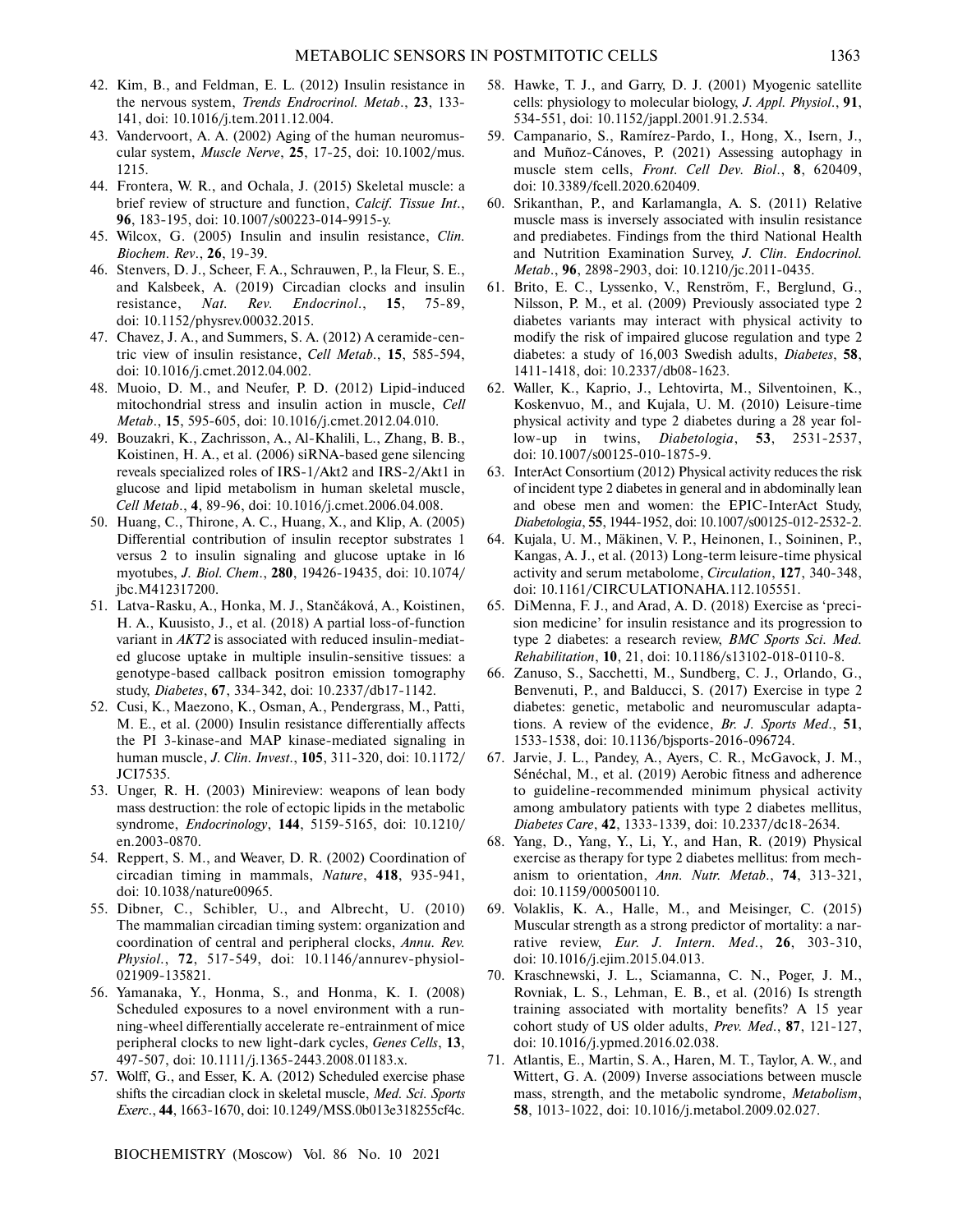- 72. Kim, G., Lee, S. E., Jun, J. E., Lee, Y. B., Ahn, J., et al. (2018) Increase in relative skeletal muscle mass over time and its inverse association with metabolic syndrome devel opment: a 7-year retrospective cohort study, *Cardiovasc. Diabetol*., **17**, 23, doi: 10.1186/s12933-018-0659-2.
- 73. Nomura, K., Eto, M., Ogawa, S., Kojima, T., Iijima, K., et al. (2020) Association between low muscle mass and metabolic syndrome in elderly Japanese women, *PLoS One*, **15**, e0243242, doi: 10.1371/journal.pone.0243242.
- 74. Srikanthan, P., Hevener, A. L., and Karlamangla, A. S. (2010) Sarcopenia exacerbates obesity-associated insulin resistance and dysglycemia: findings from the National Health and Nutrition Examination Survey III, *PLoS One*, **5**, e10805, doi: 10.1371/journal.pone.0010805.
- 75. Strasser, B., and Fuchs, D. (2015) Role of physical activity and diet on mood, behavior, and cognition, *Neurol. Psychol. Brain Res*., **21**, 118-126, doi: 10.1016/j.npbr. 2015.07.002.
- 76. McLeod, M., Breen, L., Hamilton, D. L., and Philp, A. (2016) Live strong and prosper: the importance of skeletal muscle strength for healthy ageing, *Biogerontology*, **17**, 497- 510, doi: 10.1007/s10522-015-9631-7.
- 77. De Mario, A., Gherardi, G., Rizzuto, R., and Mammucari, C. (2021) Skeletal muscle mitochondria in health and disease, *Cell Calcium*, **94**, 102357, doi: 10.1016/ j.ceca.2021.102357.
- 78. Goodpaster, B. H., Park, S. W., Harris, T. B., Kritchevsky, S. B., Nevitt, M., et al. (2006) The loss of skeletal muscle strength, mass, and quality in older adults: the health, aging and body composition study, *J. Gerontol. A Biol. Sci. Med. Sci*., **61**, 1059-1064, doi: 10.1093/gerona/61.10.1059.
- 79. Qiang, W., Weiqiang, K., Qing, Z., Pengju, Z., and Yi, L. (2007) Aging impairs insulin-stimulated glucose uptake in rat skeletal muscle via suppressing AMPKα, *Exp. Mol. Med*., **39**, 535-543, doi: 10.1038/emm.2007.59.
- 80. Salminen, A., and Kaarniranta, K. (2012) AMP-activated protein kinase (AMPK) controls the aging process via an integrated signaling network, *Ageing Res. Rev*., **11**, 230-241, doi: 10.1016/j.arr.2011.12.005.
- 81. Lai, Y. C., Kviklyte, S., Vertommen, D., Lantier, L., Foretz, M., et al. (2014) A small-molecule benzimidazole derivative that potently activates AMPK to increase glucose transport in skeletal muscle: comparison with effects of contraction and other AMPK activators, *Biochem. J*., **460**, 363-375, doi: 10.1042/BJ20131673.
- 82. Bentzinger, C. F., Romanino, K., Cloëtta, D., Lin, S., Mascarenhas, J. B., et al. (2008) Skeletal muscle-specific ablation of raptor, but not of rictor, causes metabolic changes and results in muscle dystrophy, *Cell Metab*., **8**, 411-424, doi: 10.1016/j.cmet.2008.10.002.
- 83. Risson, V., Mazelin, L., Roceri, M., Sanchez, H., Moncollin, V., et al. (2009) Muscle inactivation of mTOR causes metabolic and dystrophin defects leading to severe myopathy, *J. Cell Biol*., **187**, 859-874, doi: 10.1083/jcb. 200903131.
- 84. Bodine, S. C., Stitt, T. N., Gonzalez, M., Kline, W. O., Stover, G. L., et al. (2001) Akt/mTOR pathway is a crucial regulator of skeletal muscle hypertrophy and can prevent muscle atrophy *in vivo*, *Nat. Cell Biol*., **3**, 1014-1019, doi: 10.1038/ncb1101-1014.
- 85. Castets, P., Lin, S., Rion, N., Di Fulvio, S., Romanino, K., Guridi, M., et al. (2013) Sustained activation of mTORC1

in skeletal muscle inhibits constitutive and starvation induced autophagy and causes a severe, late-onset myopa thy, *Cell Metab*., **17**, 731-744, doi: 10.1016/j.cmet.2013. 03.015.

- 86. Drummond, M. J., Fry, C. S., Glynn, E. L., Dreyer, H. C., Dhanani, S., et al. (2009) Rapamycin administration in humans blocks the contraction-induced increase in skeletal muscle protein synthesis, *J. Physiol*., **587**, 1535-1546, doi: 10.1113/jphysiol.2008.163816.
- 87. Dickinson, J. M., Fry, C. S., Drummond, M. J., Gundermann, D. M., Walker, D. K., et al. (2011) Mammalian target of rapamycin complex 1 activation is required for the stimulation of human skeletal muscle pro tein synthesis by essential amino acids, *J. Nutr*., **141**, 856- 862, doi: 10.3945/jn.111.139485.
- 88. Mazzilli, K. M., Matthews, C. E., Salerno, E. A., and Moore, S. C. (2019) Weight training and risk of 10 common types of cancer, *Med. Sci. Sports Exerc*., **51**, 1845-1851, doi: 10.1249/MSS.0000000000001987.
- 89. Rezende, L. F., Lee, D. H., Keum, N., Wu, K., Eluf- Neto, J., et al. (2020) Resistance training and total and site specific cancer risk: a prospective cohort study of 33,787 US men, *Br. J. Cancer*, **123**, 666-672, doi: 10.1038/s41416- 020-0921-8.
- 90. Olesen, A. T., Malchow-Møller, L., Bendixen, R. D., Kjær, M., Svensson, R. B., et al. (2021) Age-related myofiber atrophy in old mice is reversed by ten weeks vol untary high-resistance wheel running, *Exp. Gerontol*., **143**, 111150, doi: /10.1016/j.exger.2020.111150.
- 91. Arshavsky, I. A. (1982) Physiological mechanisms and reg ularities of individual development. Basics of negentropic theory of ontogeny, Nauka, Moscow, 270 pp.
- 92. Kurismaa, A. (2021) The negentropic theory of ontogeny: a new model of eutherian life history transitions? *Biosemiotics*, doi: 10.1007/s12304-021-09408-0.
- 93. Palla, A. R., Ravichandran, M., Wang, Y. X., Alexandrova, L., Yang, A. V., et al. (2021) Inhibition of prostaglandin-degrading enzyme 15-PGDH rejuvenates aged muscle mass and strength, *Science*, **371**, eabc8059, doi: 10.1126/science.abc8059.
- 94. Churchward-Venne, T. A., Holwerda, A. M., Phillips, S. M., and van Loon, L. J. (2016) What is the optimal amount of protein to support post-exercise skeletal muscle reconditioning in the older adult? *Sports Med*., **46**, 1205- 1212, doi: 10.1007/s40279-016-0504-2.
- 95. Dickinson, J. M., Gundermann, D. M., Walker, D. K., Reidy, P. T., Borack, M. S., et al. (2014) Leucine-enriched amino acid ingestion after resistance exercise prolongs myofibrillar protein synthesis and amino acid transporter expression in older men, *J. Nutr*., **144**, 1694-1702, doi: 10.3945/jn.114.198671.
- 96. Leenders, M., and van Loon, L. J. (2011) Leucine as a pharmaconutrient to prevent and treat sarcopenia and type 2 diabetes, *Nutr. Rev*., **69**, 675-689, doi: 10.1111/j.1753- 4887.2011.00443.x.
- 97. Wall, B. T., Hamer, H. M., de Lange, A., Kiskini, A., Groen, B. B., Senden, J. M., et al. (2013) Leucine co ingestion improves post-prandial muscle protein accretion in elderly men, *Clin. Nutr.*, 32, 412-419, doi: 10.1016/j.clnu.2012.09.002.
- 98. Rennie, M., and Wilkes, E. A. (2005) Maintenance of the musculoskeletal mass by control of protein turnover: the

BIOCHEMISTRY (Moscow) Vol. 86 No. 10 2021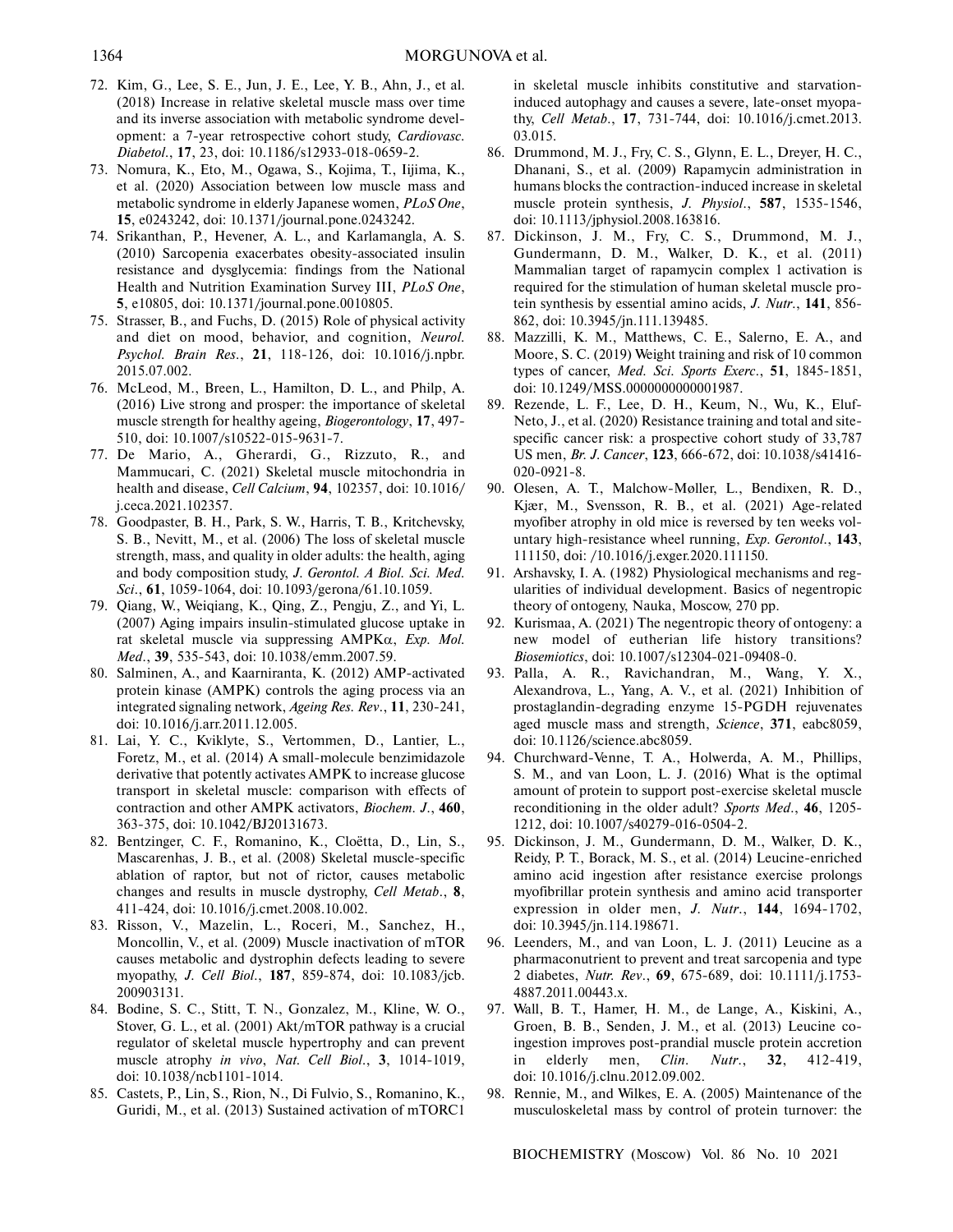concept of anabolic resistance and its relevance to the transplant recipient, *Ann. Transplant*., **10**, 31-34.

- 99. Kolwicz, Jr., S. C., Purohit, S., and Tian, R. (2013) Cardiac metabolism and its interactions with contraction, growth, and survival of cardiomyocytes, *Circ. Res*., **113**, 603-616, doi: 10.1161/CIRCRESAHA.113.302095.
- 100. Schaper, J., Meiser, E., and Stämmler, G. (1985) Ultrastructural morphometric analysis of myocardium from dogs, rats, hamsters, mice, and from human hearts, *Circ. Res*., **56**, 377-391, doi: 10.1161/01.RES.56.3.377.
- 101. Taegtmeyer, H., McNulty, P., and Young, M. E. (2002) Adaptation and maladaptation of the heart in diabetes: Part I: general concepts, *Circulation*, **105**, 1727-1733, doi: 10.1161/01.CIR.0000012466.50373.E8.
- 102. Taegtmeyer, H., Hems, R., and Krebs, H. A. (1980) Utilization of energy-providing substrates in the isolated working rat heart, *Biochem. J*., **186**, 701-711, doi: 10.1042/ bj1860701.
- 103. Henning, S. L., Wambolt, R. B., Schönekess, B. O., Lopaschuk, G. D., and Allard, M. F. (1996) Contribution of glycogen to aerobic myocardial glucose utilization, *Circulation*, **93**, 1549-1555, doi: 10.1161/01.CIR.93.8.1549.
- 104. Tian, R., and Abel, E. D. (2001) Responses of GLUT4 deficient hearts to ischemia underscore the importance of glycolysis, *Circulation*, **103**, 2961-2966, doi: 10.1161/01. CIR.103.24.2961.
- 105. Ginsberg, H. N., Zhang, Y. L., and Hernandez-Ono, A. (2006) Metabolic syndrome: focus on dyslipidemia, *Obesity*, **14**, 41S-49S, doi: 10.1038/oby.2006.281.
- 106. Ramírez, E., Picatoste, B., González-Bris, A., Oteo, M., Cruz, F., et al. (2018) Sitagliptin improved glucose assimi lation in detriment of fatty-acid utilization in experimen tal type-II diabetes: role of GLP-1 isoforms in Glut4 receptor trafficking, *Cardiovasc. Diabetol*., **17**, 12, doi: 0.1186/ s12933-017-0643-2.
- 107. Davidoff, A. J., Davidson, M. B., Carmody, M. W., Davis, M. E., and Ren, J. (2004) Diabetic cardiomyocyte dys function and myocyte insulin resistance: role of glucose induced PKC activity, *Mol. Cell. Biochem*., **262**, 155-163, doi: 10.1023/B:MCBI.0000038231.68078.4b.
- 108. Su, X., and Abumrad, N. A. (2009) Cellular fatty acid uptake: a pathway under construction, *Trends Endocrinol. Metab*., **20**, 72-77, doi: 10.1016/j.tem.2008.11.001.
- 109. D'Souza, K., Nzirorera, C., and Kienesberger, P. C. (2016) Lipid metabolism and signaling in cardiac lipotox icity, *Biochim. Biophys. Acta Mol. Cell Biol. Lipids*, **1861**, 1513-1524, doi: 10.1016/j.bbalip.2016.02.016.
- 110. Szczepaniak, L. S., Victor, R. G., Orci, L., and Unger, R. H. (2007) Forgotten but not gone: the rediscovery of fatty heart, the most common unrecognized disease in America, *Circ. Res*., **101**, 759-767, doi: 10.1161/CIRCRE- SAHA.107.160457.
- 111. Goldberg, I. J., Trent, C. M., and Schulze, P. C. (2012) Lipid metabolism and toxicity in the heart, *Cell Metab*., **15**, 805-812, doi: 10.1016/j.cmet.2012.04.006.
- 112. Fricovsky, E. S., Suarez, J., Ihm, S. H., Scott, B. T., Suarez-Ramirez, J. A., et al. (2012) Excess protein O- GlcNAcylation and the progression of diabetic cardiomy opathy, *Am. J. Physiol. Regul. Integr. Comp. Physiol*., **303**, R689-R699, doi: 10.1152/ajpregu.00548.2011.
- 113. Liu, Y., Neumann, D., Glatz, J. F., and Luiken, J. J. (2018) Molecular mechanism of lipid-induced cardiac

BIOCHEMISTRY (Moscow) Vol. 86 No. 10 2021

insulin resistance and contractile dysfunction, *Prostaglandins Leukot. Essent. Fatty Acids*, **136**, 131-141, doi: 10.1016/ j.plefa.2016.06.002.

- 114. Idris, I., Gray, S., and Donnelly, R. (2001) Protein kinase C activation: isozyme-specific effects on metabo lism and cardiovascular complications in diabetes, *Diabetologia*, **44**, 659-673, doi: 10.1007/s001250051675.
- 115. Schmitz-Peiffer, C., Craig, D. L., and Biden, T. J. (1999) Ceramide generation is sufficient to account for the inhi bition of the insulin-stimulated PKB pathway in C2C12 skeletal muscle cells pretreated with palmitate, *J. Biol. Chem*., **274**, 24202-24210, doi: 10.1074/jbc.274.34.24202.
- 116. Dolinsky, V. W., and Dyck, J. R. (2006) Role of AMP-acti vated protein kinase in healthy and diseased hearts, *Am. J. Physiol. Heart Circ. Physiol*., **291**, H2557-H2569, doi: 10.1152/ajpheart.00329.2006.
- 117. Dyck, J. R., and Lopaschuk, G. D. (2006) AMPK alter ations in cardiac physiology and pathology: enemy or ally? *J. Physiol*., **574**, 95-112, doi: 10.1113/jphysiol.2006.109389.
- 118. Towler, M. C., and Hardie, D. G. (2007) AMP-activated protein kinase in metabolic control and insulin signaling, *Circ. Res*., **100**, 328-341, doi: 10.1161/01.RES.0000256090. 42690.05.
- 119. Chan, A. Y., Soltys, C. L. M., Young, M. E., Proud, C. G., and Dyck, J. R. (2004) Activation of AMP-activated pro tein kinase inhibits protein synthesis associated with hypertrophy in the cardiac myocyte, *J. Biol. Chem*., **279**, 32771-32779, doi: 10.1074/jbc.M403528200.
- 120. Kovacic, S., Soltys, C. L. M., Barr, A. J., Shiojima, I., Walsh, K., and Dyck, J. R. (2003) Akt activity negatively regulates phosphorylation of AMP-activated protein kinase in the heart, *J. Biol. Chem*., **278**, 39422-39427, doi: 10.1074/jbc.M305371200.
- 121. Takano, A., Usui, I., Haruta, T., Kawahara, J., Uno, T., et al. (2001) Mammalian target of rapamycin pathway reg ulates insulin signaling via subcellular redistribution of insulin receptor substrate 1 and integrates nutritional sig nals and metabolic signals of insulin, *Mol. Cell. Biol*., **21**, 5050-5062, doi: 10.1128/MCB.21.15.5050-5062.2001.
- 122. Ginion, A., Auquier, J., Benton, C. R., Mouton, C., Vanoverschelde, J. L., et al. (2011) Inhibition of the mTOR/p70S6K pathway is not involved in the insulin-sen sitizing effect of AMPK on cardiac glucose uptake, *Am. J. Physiol. Heart Circ. Physiol*., **301**, H469-H477, doi: 10.1152/ajpheart.00986.2010.
- 123. Kramer, H. F., Witczak, C. A., Fujii, N., Jessen, N., Taylor, E. B., et al. (2006) Distinct signals regulate AS160 phosphorylation in response to insulin, AICAR, and con traction in mouse skeletal muscle, *Diabetes*, **55**, 2067- 2076, doi: 10.2337/db06-0150.
- 124. Goodwin, G. W., and Taegtmeyer, H. (2000) Improved energy homeostasis of the heart in the metabolic state of exercise, *Am. J. Physiol. Heart Circ. Physiol*., **279**, H1490- H1501, doi: 10.1152/ajpheart.2000.279.4.H1490.
- 125. Aubert, G., Martin, O. J., Horton, J. L., Lai, L., Vega, R. B., et al. (2016) The failing heart relies on ketone bodies as a fuel, *Circulation*, **133**, 698-705, doi: 10.1161/ CIRCULATIONAHA.115.017355.
- 126. Newman, J. C., Covarrubias, A. J., Zhao, M., Yu, X., Gut, P., et al. (2017) Ketogenic diet reduces midlife mor tality and improves memory in aging mice, *Cell Metab*., **26**, 547-557, doi: 10.1016/j.cmet.2017.08.004.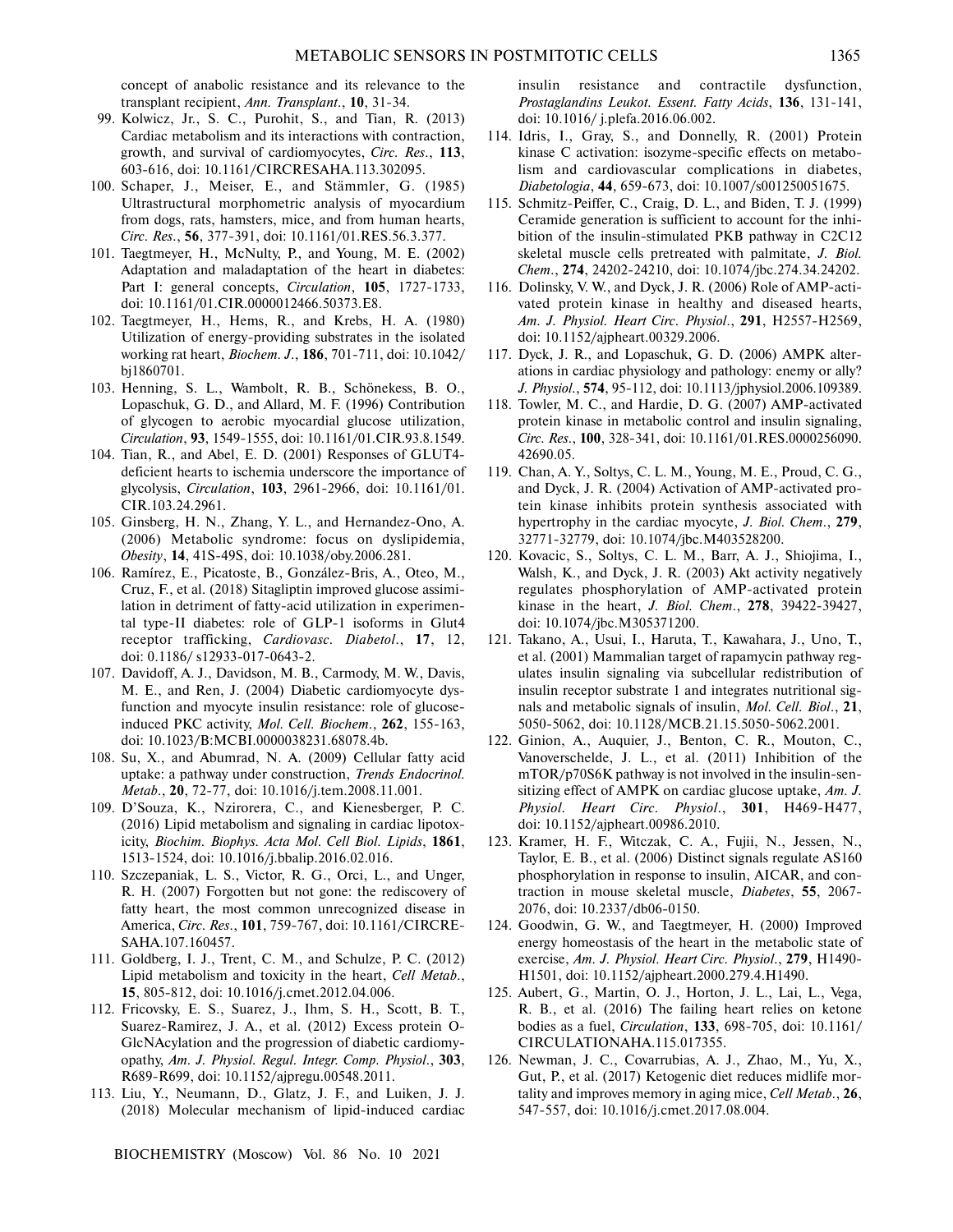- 127. Roberts, M. N., Wallace, M. A., Tomilov, A. A., Zhou, Z., Marcotte, G. R., et al. (2017) A ketogenic diet extends longevity and healthspan in adult mice, *Cell Metab*., **26**, 539-546, doi: 10.1016/j.cmet.2017.08.005.
- 128. Caprio, M., Infante, M., Moriconi, E., Armani, A., Fabbri, A., et al. (2019) Very-low-calorie ketogenic diet (VLCKD) in the management of metabolic diseases: sys tematic review and consensus statement from the Italian Society of Endocrinology (SIE), *J. Endocrinol. Investig*., **42**, 1365-1386, doi: 10.1007/s40618-019-01061-2.
- 129. Sengupta, S., Peterson, T. R., Laplante, M., Oh, S., and Sabatini, D. M. (2010) mTORC1 controls fasting-induced ketogenesis and its modulation by ageing, *Nature*, **468**, 1100-1104, doi: 10.1038/nature09584.
- 130. Stockhorst, U., de Fries, D., Steingrueber, H. J., and Scherbaum, W. A. (2004) Insulin and the CNS: effects on food intake, memory, and endocrine parameters and the role of intranasal insulin administration in humans, *Physiol. Behav*., **83**, 47-54, doi: 10.1016/j.physbeh.2004. 07.022.
- 131. Belfiore, A., Frasca, F., Pandini, G., Sciacca, L., and Vigneri, R. (2009) Insulin receptor isoforms and insulin receptor/insulin-like growth factor receptor hybrids in physiology and disease, *Endocr. Rev*., **30**, 586-623, doi: 10.1210/er.2008-0047.
- 132. Kim, B., McLean, L. L., Philip, S. S., and Feldman, E. L. (2011) Hyperinsulinemia induces insulin resistance in dor sal root ganglion neurons, *Endocrinology*, **152**, 3638-3647, doi: 10.1210/en.2011-0029.
- 133. Cheah, Y. S., Lee, S., Ashoor, G., Nathan, Y., Reed, L. J., et al. (2014) Ageing diminishes the modulation of human brain responses to visual food cues by meal ingestion, *Int. J. Obes*., **38**, 1186-1192, doi: 10.1038/ijo.2013. 237.
- 134. Xu, Q. G., Li, X. Q., Kotecha, S. A., Cheng, C., Sun, H. S., and Zochodne, D. W. (2004) Insulin as an *in vivo* growth factor, *Exp. Neurol*., **188**, 43-51, doi: 10.1016/ j.expneurol.2004.03.008.
- 135. Marks, J. L., Porte, D., Jr., Stahl, W. L., and Baskin, D. G. (1990) Localization of insulin receptor mRNA in rat brain by *in situ* hybridization, *Endocrinology*, **127**, 3234-3236, doi: 10.1210/endo-127-6-3234.
- 136. Zhao, W., Chen, H., Xu, H., Moore, E., Meiri, N., et al. (1999) Brain insulin receptors and spatial memory: corre lated changes in gene expression, tyrosine phosphoryla tion, and signaling molecules in the hippocampus of water maze trained rats, *J. Biol. Chem*., **274**, 34893-34902, doi: 10.1074/jbc.274.49.34893.
- 137. Van der Heide, L. P., Ramakers, G. M., and Smidt, M. P. (2006) Insulin signaling in the central nervous system: learning to survive, *Prog. Neurobiol*., **79**, 205-221, doi: 10.1016/j.pneurobio.2006.06.003.
- 138. Abbott, M. A., Wells, D. G., and Fallon, J. R. (1999) The insulin receptor tyrosine kinase substrate p58/53 and the insulin receptor are components of CNS synapses, *J. Neurosci*., **19**, 7300-7308, doi: 10.1523/JNEUROSCI. 19-17-07300.
- 139. Frölich, L., Blum-Degen, D., Bernstein, H. G., Engelsberger, S., Humrich, J., et al. (1998) Brain insulin and insulin receptors in aging and sporadic Alzheimer's disease, *J. Neural Transm*., **105**, 423-438, doi: 10.1007/ s007020050068.
- 140. Gladden, L. B. (2004) Lactate metabolism: a new para digm for the third millennium, *J. Physiol*., **558**, 5-30, doi: 10.1113/jphysiol.2003.058701.
- 141. Morgunova, G. V. (2020) Chinese hamster cells in biotechnological and gerontological research, *Moscow Univ. Biol. Sci. Bull*., **75**, 199-205, doi: 10.3103/ S0096392520040069.
- 142. Apelt, J., Mehlhorn, G., and Schliebs, R. (1999) Insulin sensitive GLUT4 glucose transporters are colocalized with GLUT3-expressing cells and demonstrate a chemically distinct neuron-specific localization in rat brain, *J. Neurosci. Res*., **57**, 693-705.
- 143. Rhea, E. M., and Banks, W. A. (2019) Role of the blood brain barrier in central nervous system insulin resist ance, *Front. Neurosci*., **13**, 521, doi: 10.3389/fnins.2019. 00521.
- 144. Lipton, J. O., and Sahin, M. (2014) The neurology of mTOR, *Neuron*, **84**, 275-291, doi: 10.1016/j.neu ron.2014.09.034.
- 145. Ramamurthy, S., and Ronnett, G. V. (2006) Developing a head for energy sensing: AMP-activated protein kinase as a multifunctional metabolic sensor in the brain, *J. Physiol*., **574**, 85-93, doi: 10.1113/jphysiol.2006.110122.
- 146. Liu, Y. J., and Chern, Y. (2015) AMPK-mediated regula tion of neuronal metabolism and function in brain dis eases, *J. Neurogenet*., **29**, 50-58, doi: 10.3109/01677063. 2015.1067203.
- 147. Chen, M., Huang, N., Liu, J., Huang, J., Shi, J., and Jin, F. (2020) AMPK: a bridge between diabetes mellitus and Alzheimer's disease, *Behav. Brain Res*., **400**, 113043, doi: 10.1016/j.bbr.2020.113043.
- 148. Strasser, B., Volaklis, K., Fuchs, D., and Burtscher, M. (2018) Role of dietary protein and muscular fitness on longevity and aging, *Aging Dis*., **9**, 119-132, doi: 10.14336/ AD.2017.0202.
- 149. Strasser, B., Berger, K., and Fuchs, D (2014) Effects of a caloric restriction weight loss diet on tryptophan metabo lism and inflammatory biomarkers in overweight adults, *Eur. J. Nutr*., **54**, 101-107, doi: 10.1007/s00394-014- 0690-3.
- 150. Morterá, P., and Herculano-Houzel, S. (2012) Age-relat ed neuronal loss in the rat brain starts at the end of adoles cence, *Front. Neuroanat*., **6**, 45, doi: 10.3389/fnana.2012. 00045.
- 151. Kawamura, Y., Okazaki, H., O'Brien, P. C., and Dyck, P. J. (1977) Lumbar motoneurons of man: I) number and diameter histogram of alpha and gamma axons of ventral root, *J. Neuropathol. Exp. Neurol*., **36**, 853-860, doi: 10.1097/00005072-197709000-00009.
- 152. Mittal, K. R., and Logmani, F. H. (1987) Age-related reduction in 8th cervical ventral nerve root myelinated fiber diameters and numbers in man, *J. Gerontol*., **42**, 8-10, doi: 10.1093/geronj/42.1.8.
- 153. Tomlinson, B. E., and Irving, D. (1977) The numbers of limb motor neurons in the human lumbosacral cord throughout life, *J. Neurol. Sci*., **34**, 213-219, doi: 10.1016/ 0022-510X(77)90069-7.
- 154. Park, J. J., Tang, Y., Lopez, I., and Ishiyama, A. (2001) Age-related change in the number of neurons in the human vestibular ganglion, *J. Comp. Neurol*., **431**, 437- 443, doi: 10.1002/1096-9861(20010319)431:4<437::AID- CNE1081>3.0.CO;2-P.

BIOCHEMISTRY (Moscow) Vol. 86 No. 10 2021